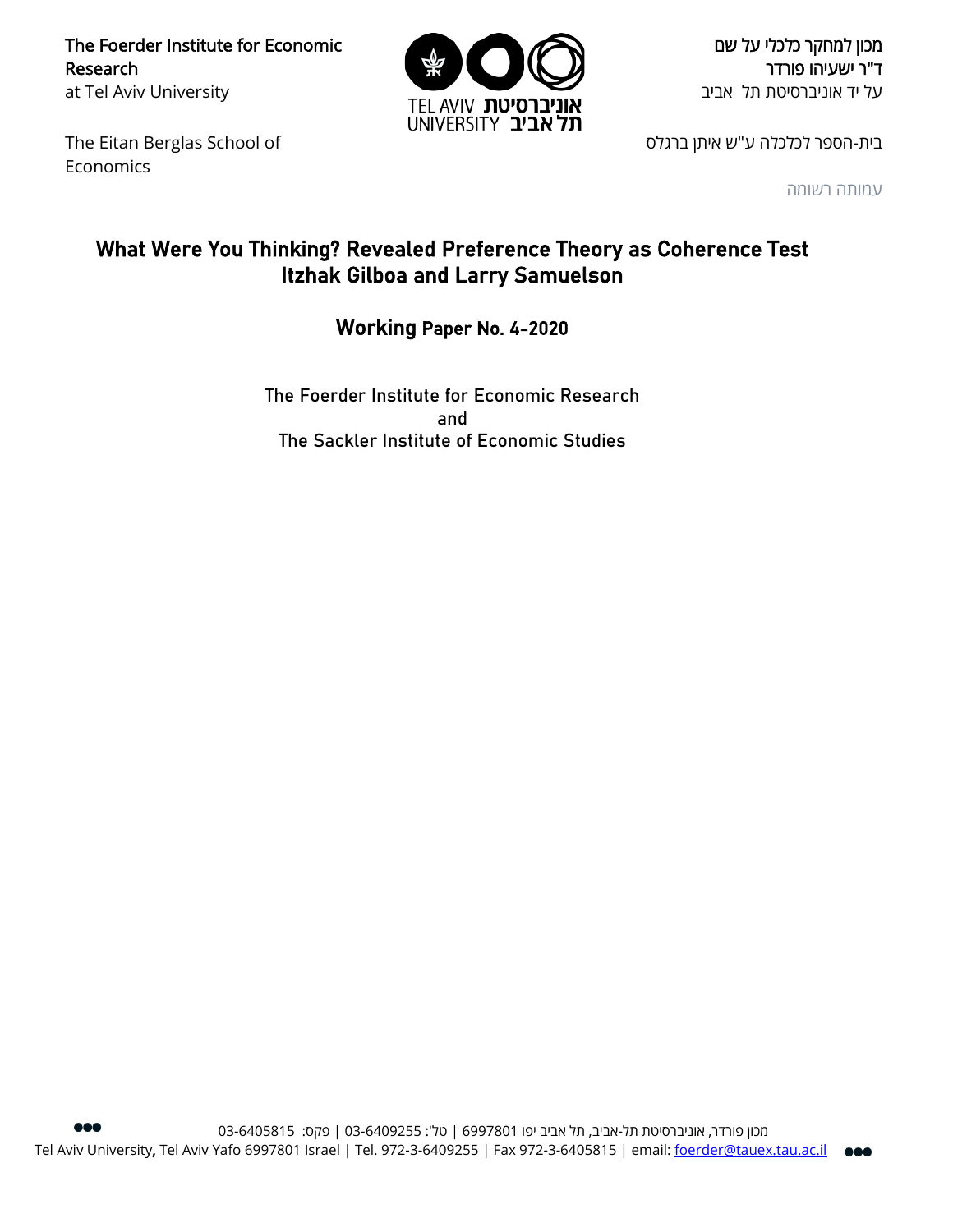### What Were You Thinking? Revealed Preference Theory as Coherence Test<sup>∗</sup>

Itzhak Gilboa† and Larry Samuelson‡

#### January 13, 2020

#### Abstract

Theory can be used to test the logic of intuitive decision making—one may ask whether a given set of decisions can be justified by a decision theoretic model in a given class. Indeed, in principal-agent settings, such justifications may be required—a manager of an investment fund may be asked what beliefs she had in mind when making financial decisions for her clients, or when evaluating assets and liabilities. While such a question is formally equivalent to a revealed preference question, our motivation suggests different assumptions about observable data. In this paper we assume that states and utilities are observable, and ask which collections of uncertain-act evaluations can be simultaneously justified by a single probability (for a Bayesian agent) and by a single set of probabilities (for a maxmin expected utility agent). We use a linear-programming-based argument to develop characterization results for each case.

### Contents

| $\mathbf{1}$ | Introduction                           |    |  |  |  |  |
|--------------|----------------------------------------|----|--|--|--|--|
|              | 1.1                                    |    |  |  |  |  |
|              | 1.2                                    |    |  |  |  |  |
| $\mathbf{2}$ | Unambiguous Beliefs                    |    |  |  |  |  |
|              | 2.1                                    |    |  |  |  |  |
|              | 2.2                                    |    |  |  |  |  |
|              | 2.3                                    |    |  |  |  |  |
| 3            | <b>Ambiguous Beliefs</b>               | 7  |  |  |  |  |
|              | 3.1                                    |    |  |  |  |  |
|              | $3.2\,$                                |    |  |  |  |  |
|              | 3.3                                    |    |  |  |  |  |
|              | 4 Relationship to the Literature<br>11 |    |  |  |  |  |
| 5            | <b>Discussion</b><br>16                |    |  |  |  |  |
| 6            | Appendix: Proofs                       | 19 |  |  |  |  |
|              |                                        |    |  |  |  |  |
|              | 6.2                                    |    |  |  |  |  |

<sup>∗</sup>Gilboa gratefully acknowledges ISF Grant 1077/17, the Investissements d'Avenir ANR -11- IDEX-0003 / Labex ECODEC No. ANR - 11-LABX-0047, the AXA Chair for Decision Sciences at HEC and the Foerder Institute at Tel-Aviv University. We are grateful to Rossella Argenziano for comments.

†Tel-Aviv University and HEC, Paris. tzachigilboa@gmail.com

‡Department of Economics, Yale University. Larry.Samuelson@yale.edu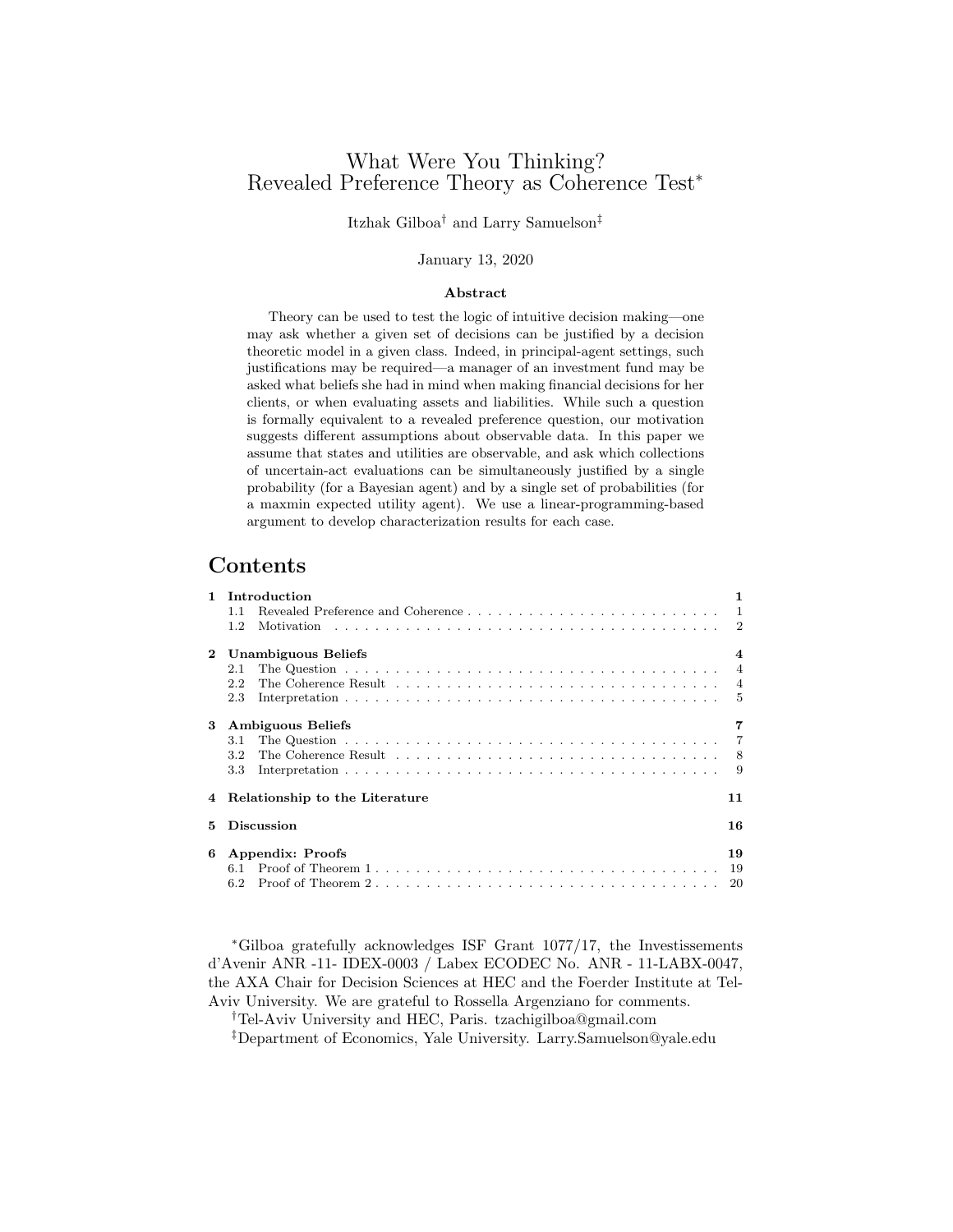### What Were You Thinking? Revealed Preference Theory as Coherence Test

January 13, 2020

### 1 Introduction

### 1.1 Revealed Preference and Coherence

The initial forays into revealed preference theory (e.g., Samuelson (1938) and Houthakker (1950) were designed to clarify the conceptual foundations of models of decision making. These papers argued that an analyst could dispense with Edgeworth's (1881, Appendix III) hedonimeter and still reasonably model a person as maximizing utility, believing only that the person's choices satisfied certain consistency conditions. More generally, revealed preference theory can be interpreted as identifying the empirical content of models of decision making, facilitating the evaluation and application of such models (e.g., Andreoni and Miller (2002)). These are positive interpretations of revealed preference theory, geared toward "understanding what economic models say about the observable world" (Chambers and Echenique (2016,p. xiii)).

Revealed preference analyses can also be given a normative interpretation. An individual may wonder whether her decisions admit an expected utility representation because she aspires to conform to the underlying axioms (see, for example, Gilboa (2009, Section 6.3.3). An auditor may wonder whether there is a consistent view of the relevant uncertainty under which the various bets made by a fund manager can be justified. A venture capitalist may have similar concerns about the various aspects of an entrepreneur's business plan, or a voter about the cost and revenue projections in the various policy proposals of a political candidate. A regulator may wonder whether there is a common belief under which various parties can all benefit from a proposed transaction (Gilboa, Samuelson, and Schmeidler (2014)). We refer to these applications of revealed preference theory as coherence tests.

The "coherence test" question is formally identical to the revealed preference one—which data are compatible with a given class of models? However, there are two conceptual differences between the two interpretations. We have noted that the revealed preference interpretation is descriptive, while the coherence test is normative—in the former the modeler has no control over the data, whereas in the latter, the exercise can affect the decisions being made. Relatedly, the implicit assumptions about the type of data available may also be interpreted differently in a normative set-up: the descriptive interpretation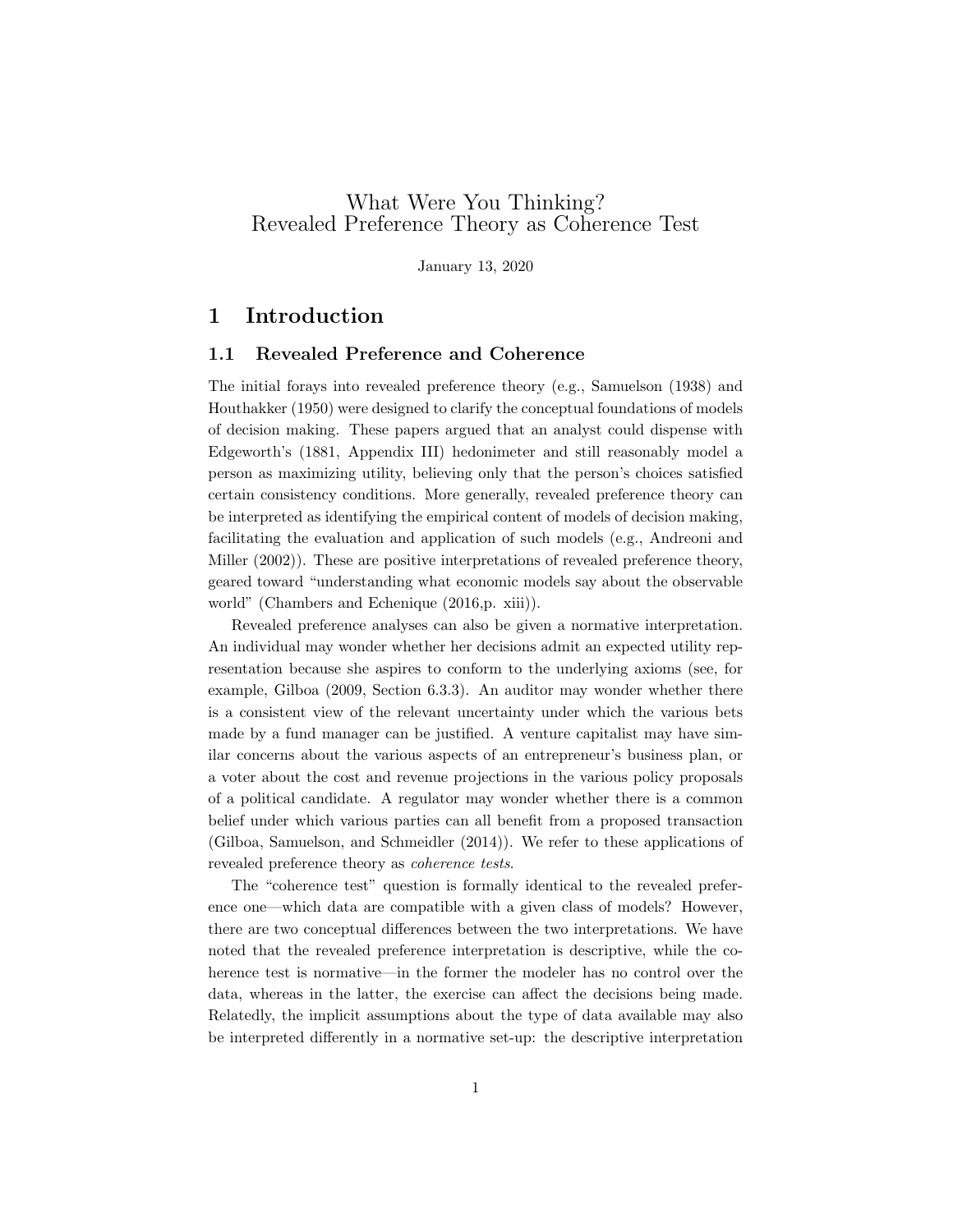these are assumptions about the availability of data in real life, while a normative reading can also apply to the data, calling for recording or reporting specific types of data.

Second, the revealed preference interpretation deals with the economist's problem, whereas the coherence test deals with the decision maker's problem. Put differently, the revealed preference question is meta-scientific: it isn't about which choices economic agents make, but which types of choices would make the economist conclude that a certain theory has been refuted. By contrast, the coherence test interpretation addresses the decisions that are being made by the decision maker herself. Being normative in nature, it attempts to capture the self-reflecting nature of a decision that needs to be justified to the self or to others.

Despite these differences, results proven in the revealed preference literature can be re-interpreted as coherence test results. At the same time, not all assumptions on models and observables are equally natural in both interpretations. The coherence test interpretation raises some questions which seem to us rather natural, and which have not received much attention in the revealed preference literature. We focus in this paper on settings in which an agent makes choices under uncertainty, where utilities are known or agreed-upon, but probabilities are not. Thus, the data are assumed to include real-valued acts defined on a given (and finite) set of states. Further, we assume that for each such act there exists a real-valued certainty equivalent, considered by the agent to be an evaluation of the act. The question is whether there exists an assignment of probabilities such that the valuations of the acts are consistent with either expected utility maximization or maxmin expected utility maximization.

The next subsection motivates the question we deal with, vis a vis betterstudied questions in the revealed preference literature. Section 2 deals with the case of a Bayesian agent. Theorem 1 provides necessary and sufficient conditions under which there exists a probability vector such that the collection of acts and certainty equivalents is consistent with expected utility maximization relative to this probability. Theorem 2 in Section 3 establishes analogous conditions for the existence of a set of probability vectors, such that the collection of acts certainty equivalents is consistent with maxmin expected utility maximization. Section 4 places our work in the literature and Section 5 provides discussion.

#### 1.2 Motivation

Given the focus of much of the revealed-preference literature on recovering utilities from observations of behavior, it may be a bit jarring to assume that utilities are known. When might utilities be observable? The coherence exercise may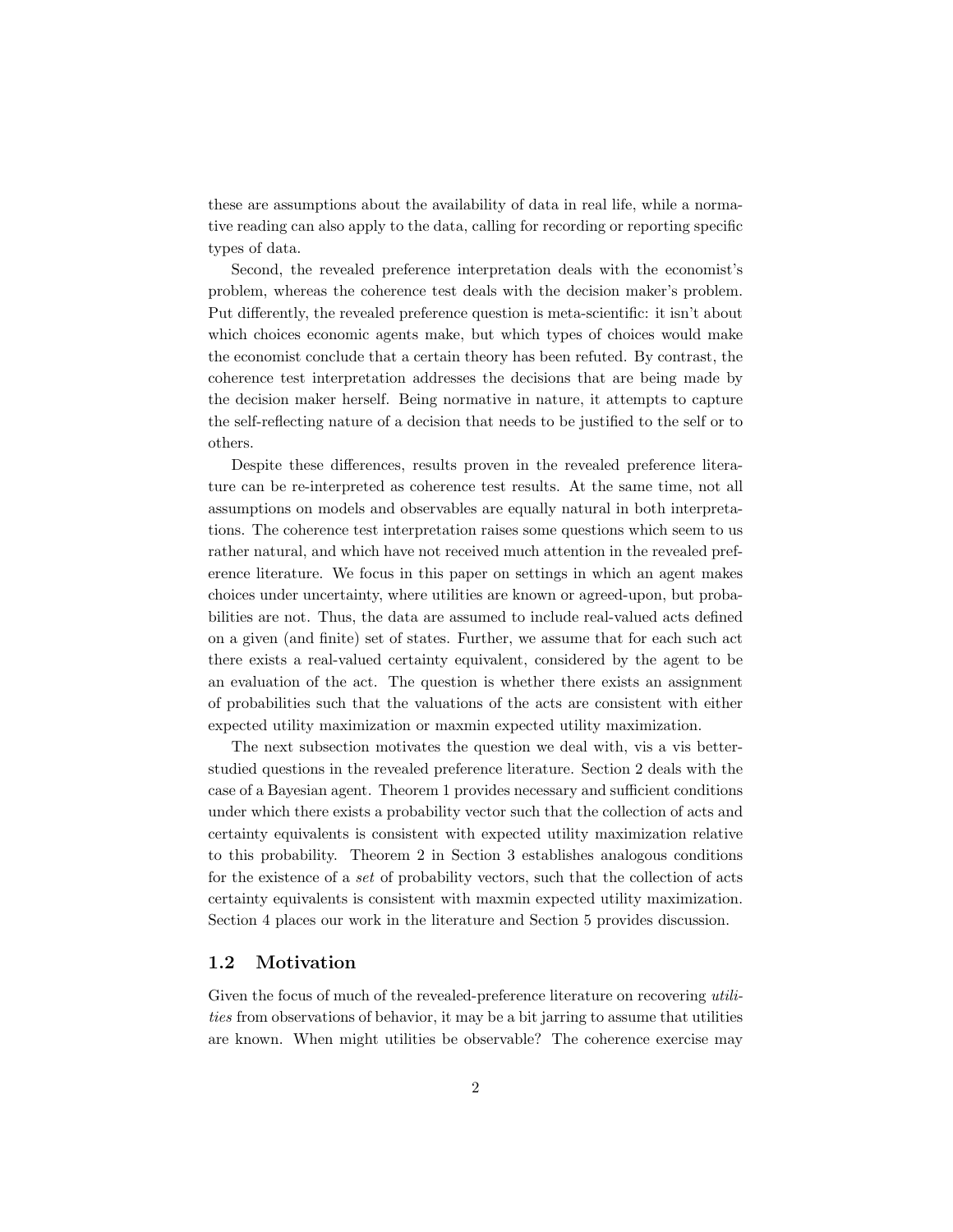involve the balance sheet of an investment fund or financial institution, with allocations denoted in monetary values. Or, the institution may be a pension fund with risk guidelines that are implemented through the use of a specified CRRA utility function. The agents may be investors whose risk attitudes have been elicited by their investment counsellor. A public health official who has to make decisions about vaccination may be assumed to have a well-defined utility function (lives saved) but not necessarily a well-defined probability (over an epidemic outburst). Finally, a single individual evaluating her decision making may have insight into her utilities.

Revealed preference theory was developed in the context of certain outcomes, and so naturally focused on utilities. This focus carried over to the initial applications to settings of uncertainty, which assumed probabilities were given and again searched for utilities. By contrast, we are interested in situations where it is reasonable to assume that utilities are given but probabilities are not. We suspect that in many decision problems, the more daunting prospect is that of identifying probabilities. We expect the investment fund manager to be reasonably adept at identifying the possible outcomes of his ventures, but to find assigning probabilities to these outcomes more daunting. A political analyst may find it easier to assess the implications of various outcomes (such as a recession or a foreign policy breakthrough) for reelection than to attach probabilities to these outcomes.

The revealed preference literature typically assumes that the analyst observes a collection of feasible sets and the alternative chosen from each such feasible set. In our setting, information is instead conveyed by the specification of certainty equivalents. When might certainty equivalents be observable? The investment fund or financial institution may identify values of the various assets it holds. Alternatively, assets may be shifted between different units of a firm, fund or government on a break-even basis that implicitly reveals certainty equivalents. The agents may be laboratory subjects whose certainty equivalents may be elicited. A single individual evaluating her decision making may begin by identifying certainty equivalents. In a somewhat fanciful set-up, an official who makes decisions on behalf of others may be required to provide a protocol that suggests a decision theoretic model supporting her decision.

Even if observable, why reformulate the exercise in terms of certainty equivalents? The standard revealed preference application is described as allowing the analyst to observe a sequence of feasible sets and selected alternatives. Typically, however, the feasible set is inferred rather than observed. For example, a consumer who purchases consumption bundle  $x$  at price vector  $p$  is assumed to have had available any other bundle x' for which  $px' \leq px$ . In many appli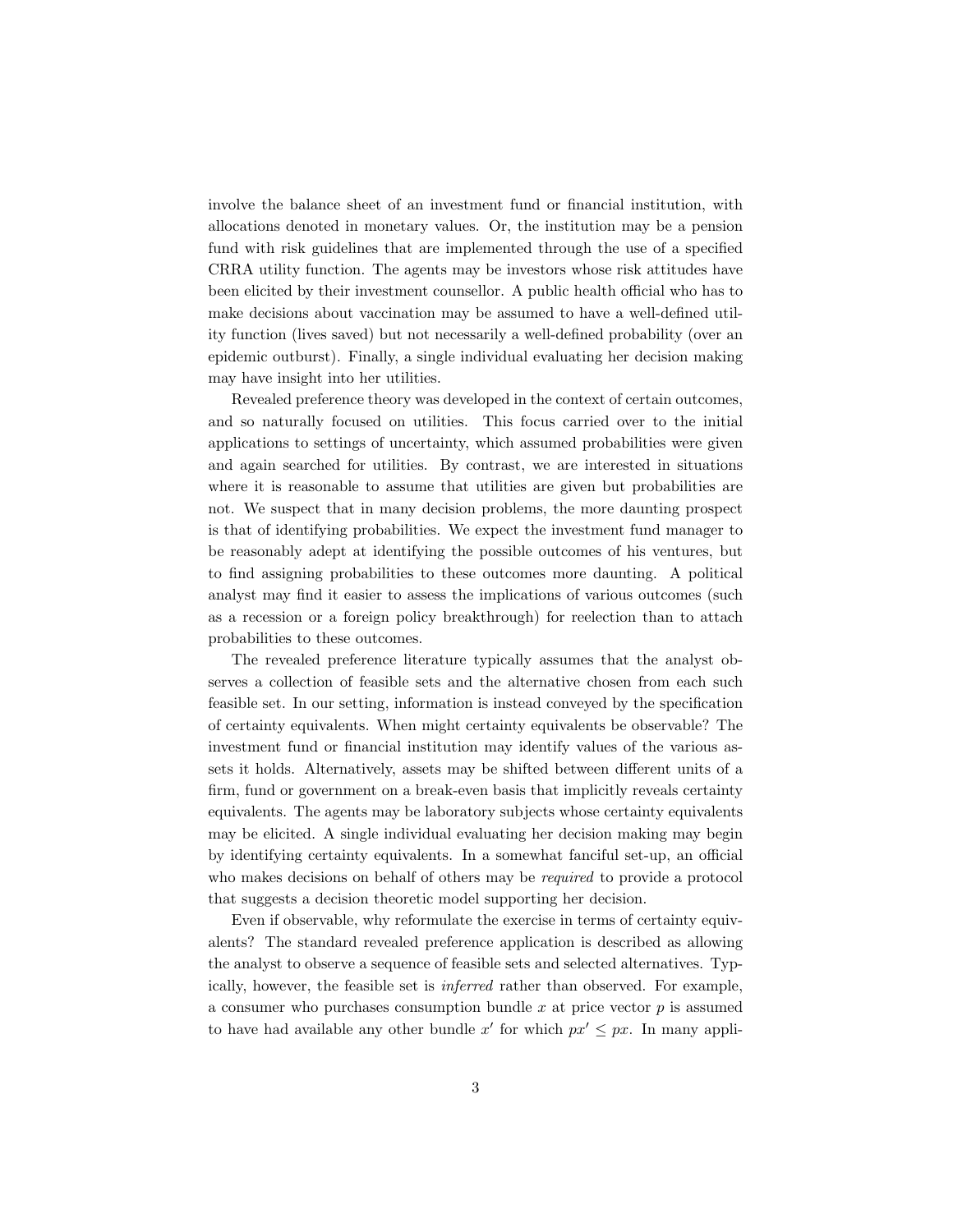cations, such as studying what goes into a grocery shopping cart, this seems eminently sensible. When examining choices under uncertainty, we regard this convention as leaning too heavily on the existence of complete markets. Consider a person wondering whether her decision to go to graduate school rather than pursue a career as a musician is consistent with her decision to cash out rather than invest an inheritance as well as her decision to move to the east coast. Or consider an investment fund manager faced with nonlinear prices (reflecting minimum position requirements, quantity discounts, liquidity restrictions, control considerations, and so on) for various assets. Either one may well find it impossible to fit these decisions into a traditional budget set. Instead, we find it more plausible that the agent begins her examination by converting the various options into a common currency of certainty equivalents.

### 2 Unambiguous Beliefs

In this section, we search for conditions under which there exists a probability vector for which a collection of decisions is consistent with expected utility maximization.

### 2.1 The Question

Let there be a set of states of the world,  $S = \{1, ..., I\}$ , indexed by i, and a set of acts  $A = \{1, ..., K\}$ , indexed by k. Act k is uncertain, yielding the utility  $x_i^k$ in state *i*, and thus corresponds to  $x^k = (x_i^k)_{i \leq I}$ . In each decision problem, the agent has to select an act out of a finite subset  $\overline{\text{of}}$  acts. She is required to specify, for each act  $x^k$ , a certainty equivalent (CE)  $c^k \in R$ . It is implicitly assumed that in each decision problem the agent chooses an act k that maximizes  $c^k$ . Given a (finite) collection of act-CE pairs,  $(x^k, c^k)$ , when is there a probability over the states such that the expected  $x^k$  payoff, for each k, is  $c^k$ ?

#### 2.2 The Coherence Result

Appendix 6.1 proves the following:

**Theorem 1** Let there be given acts,  $x = (x^k)_{k \leq K}$  (where  $x^k = (x_i^k)_{i \leq I} \in R^I$ ) and a vector of certainty equivalents  $(c^k)_{k\leq K}$  (where  $c^k \in R$ ). The following are equivalent:

(1.A) There exists a probability vector  $p \in \Delta(S) \simeq \Delta^{I-1}$  such that, for each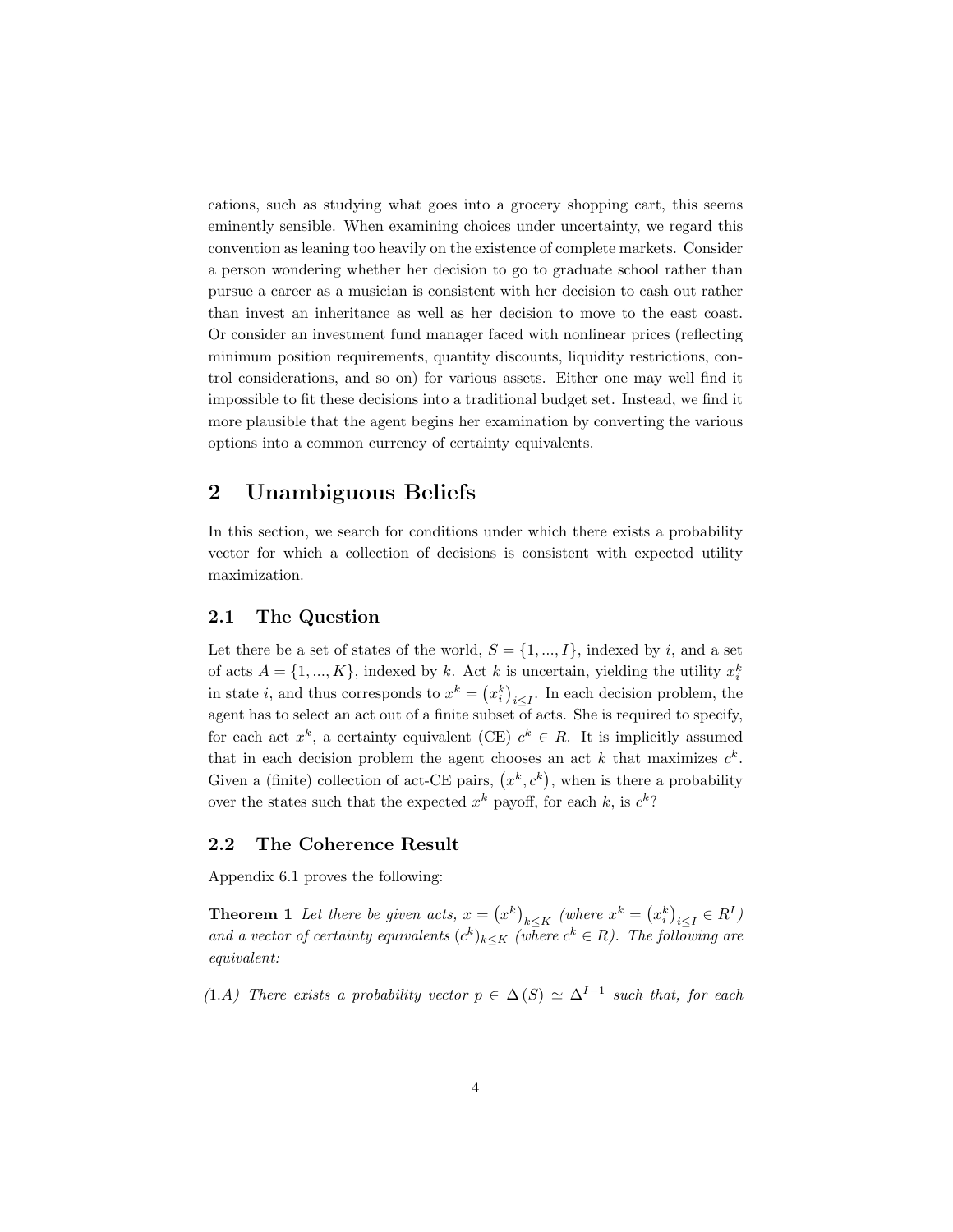$$
k \le K,^1
$$
  

$$
p \cdot x^k = c^k.
$$

(1.B) For every collection of real numbers  $(\lambda^k)_{k\leq K}$ , there exists a state  $i\leq I$ such that

$$
\sum_{k=1}^{K} \lambda^k c^k \le \sum_{k=1}^{K} \lambda^k x_i^k.
$$

We mention that condition  $(1.A)$  states a linear programming problem, which can be solved in polynomial time. Thus, for any given input  $(x, c)$ , it is a task of manageable time complexity to determine whether condition  $(1.A)$ holds and, if so, to find a probability vector that satisfies it. The theorem provides a general condition that characterizes those inputs for which the linear programming algorithm would yield a probability vector, versus those for which it would determine that no such vector exists.

#### 2.3 Interpretation

The inequality in condition  $(1.B)$  must hold for any collection of real numbers,  $(\lambda^k)_{k\leq K}$ , which may each be positive or negative. This means, in particular, that  $(1.B)$  is equivalent to the reverse inequality

 $(1.B')$  For every collection of real numbers  $(\lambda^k)_{k \leq K}$ , there exists a state  $i \leq I$ such that

$$
\sum_{k=1}^{K} \lambda^k c^k \ge \sum_{k=1}^{K} \lambda^k x_i^k
$$

and that  $(1.B)$  and  $(1.B')$  are each equivalent to the following condition,

 $(1.B'')$  For every collection of real numbers  $(\lambda^k)_{k \leq K}$ , there exist states  $i, j \leq I$ such that

$$
\sum_{k=1}^K \lambda^k x_j^k \le \sum_{k=1}^K \lambda^k c^k \le \sum_{k=1}^K \lambda^k x_i^k.
$$

To see the meaning of condition (1.*B*), first consider the weights  $\lambda^k = 1$  for some k and  $\lambda^l = 0$  for  $l \neq k$ . Then  $(1.B'')$  boils down to

$$
\min_{i} x_i^k \le c^k \le \max_{i} x_i^k,\tag{1}
$$

which is obviously a necessary condition for  $c^k$  to be an expected value of  $x^k$ . That is, the certainly equivalent of the vector  $x^k$  cannot possibly be outside the range of the payoffs guaranteed by the vector.

 $1$ <sup>1</sup>Here and in the sequel, the symbol  $\cdot$  denotes an inner product.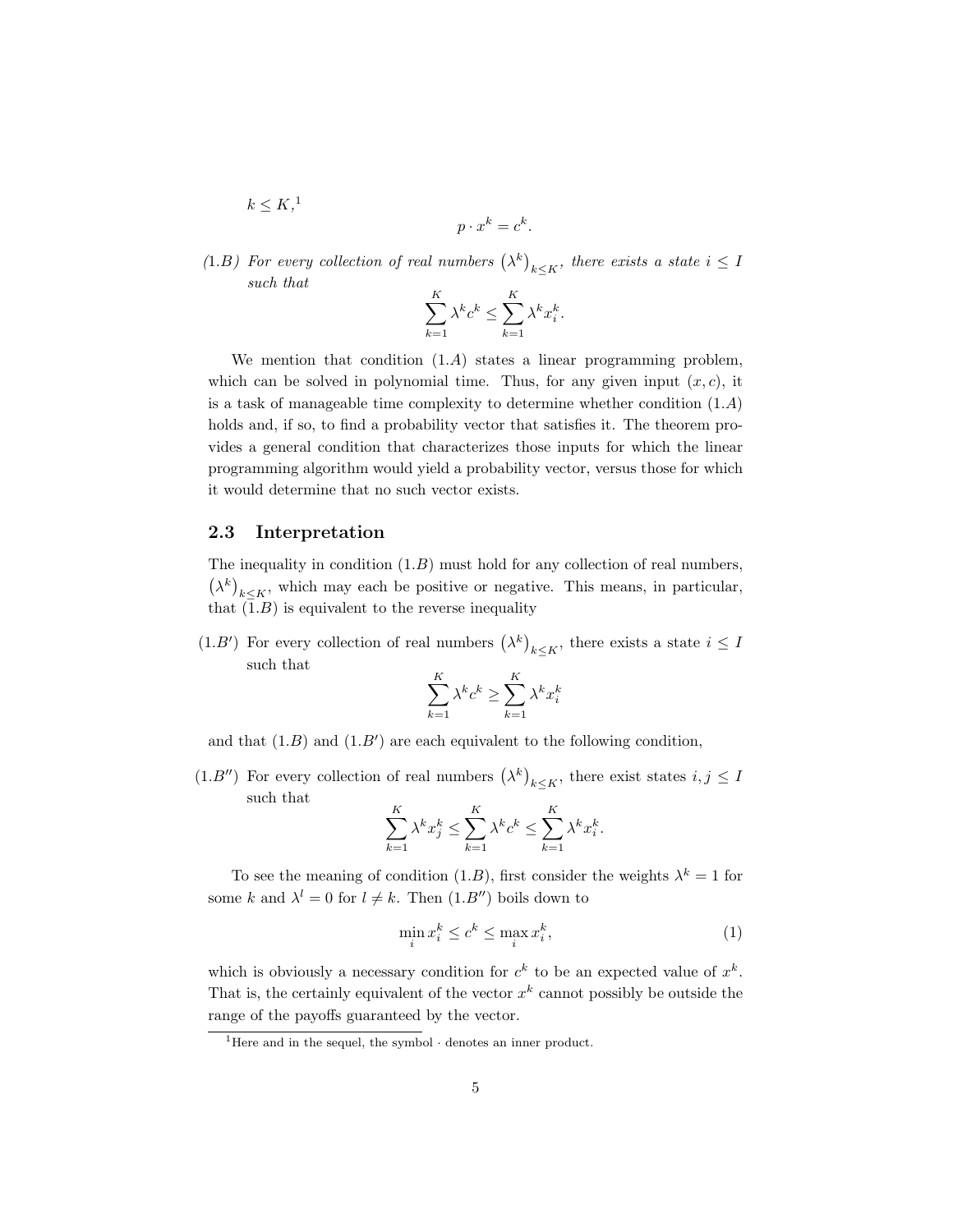Second, if there is only one decision to justify, that is, if  $K = 1$ , then (1) would also be sufficient. But the heart of the matter is that the decision maker needs to justify several decisions simultaneously. For example, suppose that there are two states  $(I = 2)$  and two acts  $(K = 2)$  given by the matrix

$$
x = \left(\begin{array}{ccc} & i = 1 & i = 2 \\ k = 1 & 1 & 0 \\ k = 2 & 0 & 1 \end{array}\right),
$$

and the decision maker claims that the certainty equivalents of both  $x<sup>1</sup>$  and  $x^2$  are  $c^1 = c^2 = 0.4$ . Obviously, each of these certainty equivalents can be justified on its own, but the two cannot be justified simultaneously. Condition  $(1.B'')$  would capture that by setting, say,  $\lambda^1 = \lambda^2 = 0.5$  and observing that  $\sum_{k=1}^K \lambda^k c^k = 0.4$  is outside of the range  $\left[\min_i \sum_{k=1}^K \lambda^k x_i^k, \max_i \sum_{k=1}^K \lambda^k x_i^k\right] =$  $[0.5, 0.5]$ .

Third, to see that Condition  $(1.B)$  (or  $(1.B')$ ) or  $(1.B'')$ ) needs to resort to coefficients  $(\lambda^k)_{k\leq K}$  that are not all of the same sign, consider the following example. Suppose that the decision maker attaches the certainty equivalent  $0.5$  to the vector  $(1,0)$  and attaches the certainty equivalent 0.8 to the vector  $(2, -1)$ . That is,<sup>2</sup>

$$
x = \begin{pmatrix} i & i & 1 \\ k & 1 & 1 \\ k & 2 & 2 & -1 \end{pmatrix} \sim c = \begin{pmatrix} k & 1 & 0.5 \\ k & 2 & 0.8 \end{pmatrix}.
$$

Clearly, the first equivalence is only compatible with the probability vector  $(0.5, 0.5)$  and the second is only equivalent with  $(0.6, 0.4)$ . Yet, if the  $(\lambda^k)_{k \leq K}$ are all nonnegative, or all nonpositive, this assignment of certainty equivalents will not be ruled out by condition (1.*B*). To see this, suppose that the  $(\lambda^k)_{k \leq K}$ are all nonnegative, and are not all 0 (in which case the equality in condition  $(1.B)$  obviously holds). Then there is no loss of generality in assuming  $\lambda^1 + \lambda^2 =$ 1, and in this case we have

$$
\left[\min_{i} \sum_{k=1}^{K} \lambda^k x_i^k, \max_{i} \sum_{k=1}^{K} \lambda^k x_i^k\right] \supseteq [0, 1]
$$

and  $\sum_{k=1}^{K} \lambda^k c^k \in [0.5, 0.8]$  lies within this range, thus satisfying condition  $(1.B)$ . By contrast, choosing  $\lambda^1 = 3, \lambda^2 = -1$  we find that

$$
\left[\min_{i}\sum_{k=1}^{K}\lambda^{k}x_{i}^{k},\max_{i}\sum_{k=1}^{K}\lambda^{k}x_{i}^{k}\right]=\{1\},\
$$

and  $\sum_{k=1}^{K} \lambda^k c^k = 0.7$  falls outside this singleton range, violating condition  $(1.B).$ 

<sup>2</sup>The equivalence sign between a matrix and a vector should be read to hold row-by-row.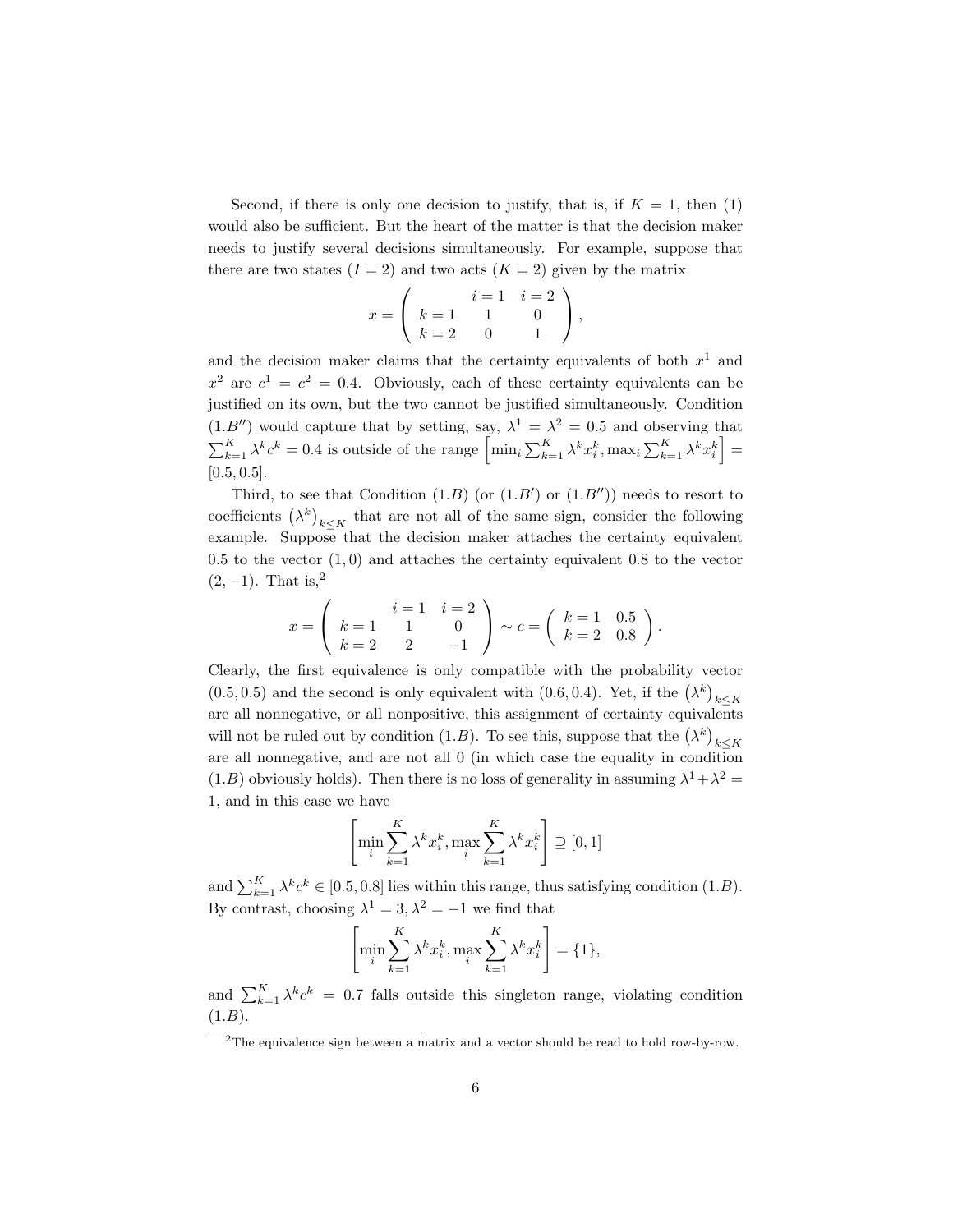### 3 Ambiguous Beliefs

Much of the motivation for our inquiry arises out of the belief that people may more readily assess utilities than probabilities. For the same reasons that probabilities are elusive, a person may be reluctant to commit to a single probability vector, being instead more comfortable thinking in terms of a set of probability measures. We therefore turn to search for conditions under which there exists a set of probability vectors under which a collection of decisions are consistent with maxmin expected utility maximization.

Suppose, for example, an investment fund manager is called upon to defend her decisions. She might respond,

"There was a lot about the markets that I did not understand, and I found it best neither to buy nor to sell. I know the collection of the decisions I made cannot be justified by a single probability, but I didn't have a single probability that I could trust. Indeed, were I to invest your money based on one such probability you would have asked me where I got it from. Instead, I used a model that allows for ambiguity, and, with some ambiguity aversion, I can explain why I did what I did."

Some of the investor's clients might have wished to know a priori that she was prone to making decisions by non-Bayesian models, and some might have preferred to work with a Bayesian fund manager. Other investors may be skeptical of a manager who claims they can identify probabilities precisely, and may prefer a manager who is clear about the relevant ambiguity. Similarly, an individual may be more comfortable assessing a sequence of decisions by appealing to bounds on probabilities but not by making point estimates of probabilities.

### 3.1 The Question

The setting matches that of Section 2.1. We have a set of states of the world,  $S = \{1, ..., I\}$ , indexed by *i*, and a set of acts  $A = \{1, ..., K\}$ , indexed by *k*. Each act is a utility vector  $x^k = (x_i^k)_{i \leq I}$  and there is a certainty equivalent  $c<sup>k</sup>$  attached to it. As above, we implicitly assume that the act chosen is a maximizer of the certainty equivalent.

We now allow beliefs to incorporate ambiguity. Hence, we ask whether there exists a set of probability vectors such that the putative certainty equivalent for each act is the minimum (over the set of probabilities) expected utility of that act. More explicitly, we ask, given  $x = (x^k)_{k \leq K}$  (where  $x^k = (x_i^k)_{i \leq I} \in R^I$ ) and a vector of certainty equivalents  $(c^k)_{k\leq K}$  (where  $c^k \in R$ ) whether there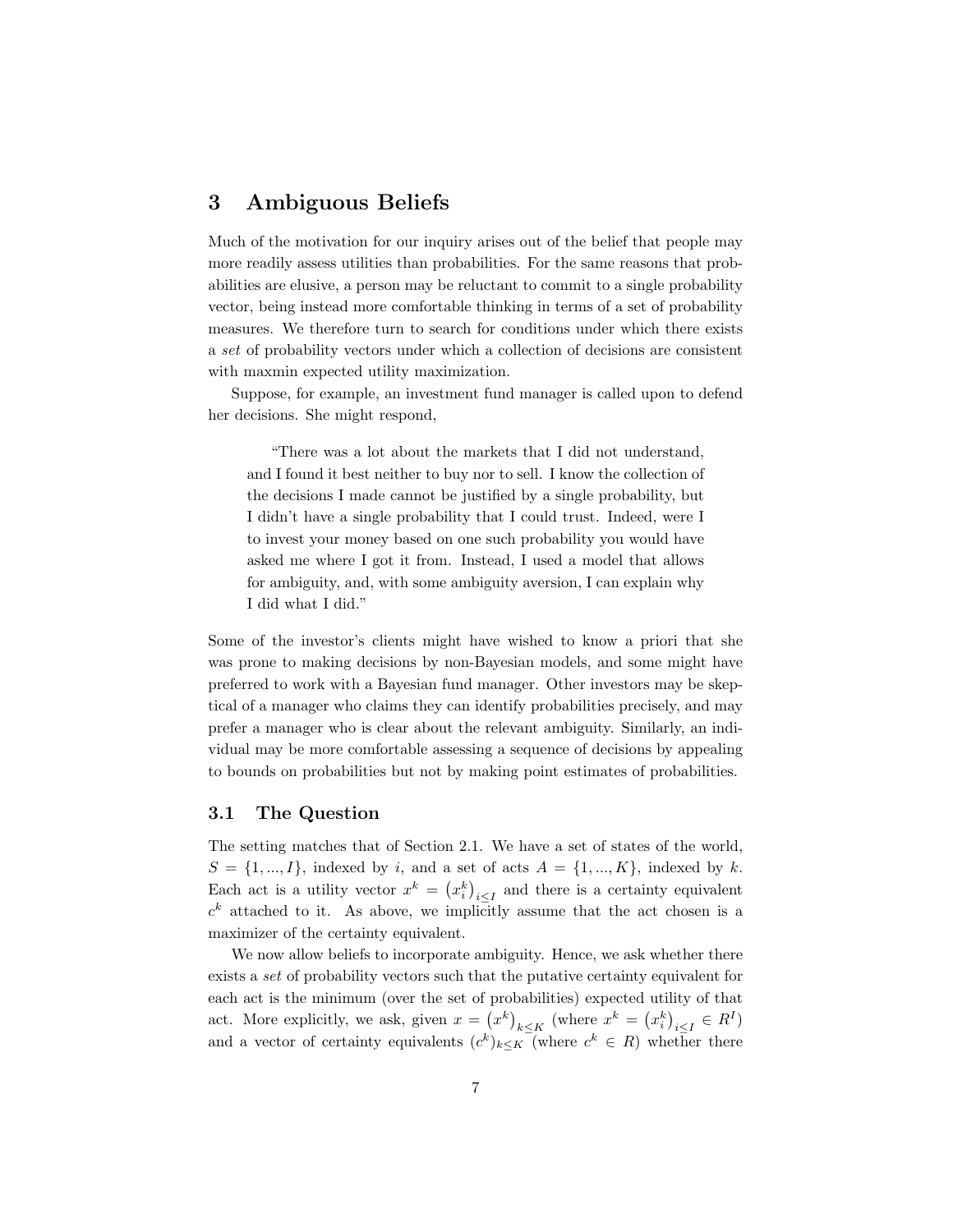exists a convex, closed set of probabilities on  $S, C \subset \Delta(S) \simeq \Delta^{I-1}$  such that, for each  $k \leq K$ ,

$$
\min_{p \in C} p \cdot x^k = c^k
$$

where  $p \cdot x^k = \sum_{i \leq I} p_i x_i^k$ .

### 3.2 The Coherence Result

Appendix 6.2 proves the following:

**Theorem 2** Let there be given acts,  $x = (x^k)_{k \leq K}$  (where  $x^k = (x_i^k)_{i \leq I} \in R^I$ ) and a vector of certainty equivalents  $(c^k)_{k\leq K}$  (where  $c^k \in R$ ). The following are equivalent:

(2.A) There exists a convex, closed set of probabilities on  $S, C \subset \Delta(S) \simeq \Delta^{I-1}$ such that, for each  $k \leq K$ ,

$$
\min_{p \in C} p \cdot x^k = c^k.
$$

(2.B) (i) For every collection of non-negative real numbers  $(\lambda^k)_{k\leq K}$ , there exists a selection of a state  $i \leq I$  such that

$$
\sum_{k=1}^{K} c^k \lambda^k \le \sum_{k=1}^{K} x_i^k \lambda^k.
$$

(ii) For every act  $l \leq K$ , and collection of non-negative real numbers  $(\lambda^k)_{k \leq K, k \neq l}$ , there exists a state  $i = i_l \leq I$ , such that

$$
\sum_{\substack{k \neq l \\ k \leq K}} \lambda^k \left( c^k - x_{i_l}^k \right) \leq c^l - x_{i_l}^l.
$$

As in the previous result, (2.A) states a linear programming problem, and can therefore be verified in polynomial time. Indeed, if the condition holds, the relevant probabilities can also be found in polynomial time. Finally, as in the Bayesian case, the general characterization theorem allows us to determine for which inputs  $(x, c)$  the linear programming algorithm will answer the existence question in the affirmative.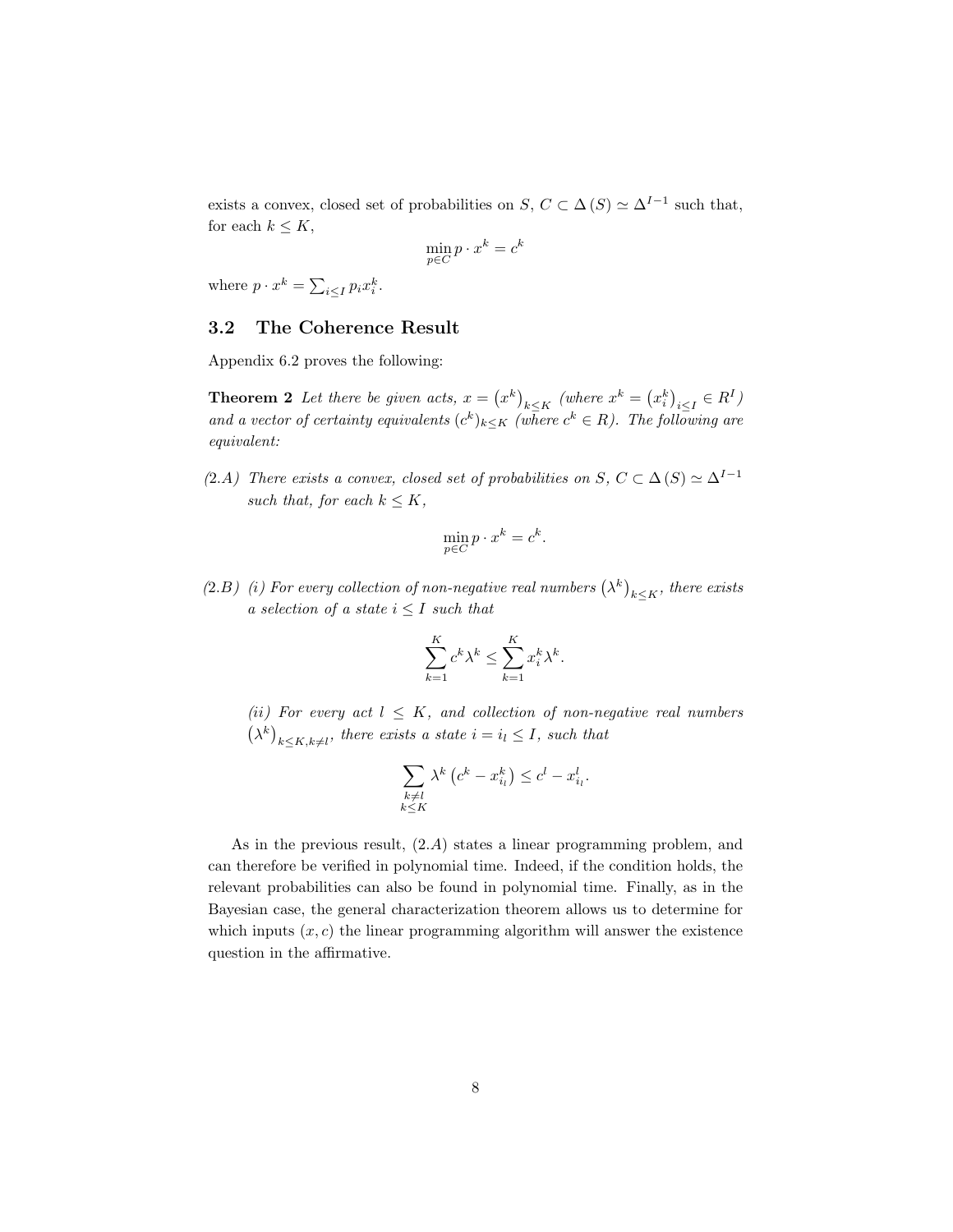#### 3.3 Interpretation

Condition  $2.B(i)$  is a sort of feasibility condition, guaranteeing that the certainty equivalents  $c^k$  are not too high relative to the given x's. It says that, for every weighted "utilitarian" average, that is, every "average" act, what is required (on the left side) does not exceed what this "mixed act" yields in at least one state. This is somewhat reminiscent of the first characterization result (Theorem 1) in Gilboa, Samuelson and Schmeidler (2014).

Condition  $2.B(ii)$  has to do with comparisons among the acts. It says that, for every act l and for every average of the *other* acts, there is at least one state  $i_l$  in which the gain  $c^l - x_{i_l}^l$  provided by l's certainty equivalent  $c^l$  must be at least as large as the gain received by the average of the other acts. In other words, it cannot be the case that in each and every state, moving to the certainty equivalent is worse for act l than it is for the average of the other acts.

To see why we might expect this second condition to hold, suppose there just two acts,  $l$  and  $k$ , and two states, 1 and 2. In this case, acts  $k$  plays the role of the average of the acts other than  $l$ . Suppose there exists a set  $C$ , in this case given by an interval of the form  $[\underline{p}_1, \overline{p}_1]$  of possible probabilities of state 1, such that condition 2.A holds. Suppose  $x_1^k < x_2^k$ . Then act k is evaluated according to the probability  $\bar{p}_1$ , since k yields higher payoff in state 2 than in state 1, and thus the minimal expected payoff is obtained when the probability to state 1 is the largest. Hence, the certainty equivalent  $c<sup>k</sup>$  satisfies

$$
\overline{p}_1(c^k - x_1^k) + (1 - \overline{p}_1)(c^k - x_k^2) = 0,
$$

where

$$
c^k - x_1^k > 0
$$
  

$$
c^k - x_2^k < 0.
$$

Now we consider two possibilities. First, it may be that we also have  $x_1^l < x_2^l$ . Then act l is also evaluated with the probability  $\bar{p}_1$ , since l yields a higher payoff in state 2 and hence obtains the minimal expectation when the probability of state 1 is the highest. Hence, the certainty equivalent  $c<sup>l</sup>$  also satisfies

$$
\overline{p}_1(c^l - x_1^l) + (1 - \overline{p}_1)(c^l - x_2^l) = 0.
$$

But then we have two identical linear equations describing the change from the acts in  $x$  to their certainty equivalents, and hence it is impossible that

$$
c^{k} - x_{1}^{k} > c^{l} - x_{1}^{l}
$$
  

$$
c^{k} - x_{2}^{k} > c^{l} - x_{2}^{l},
$$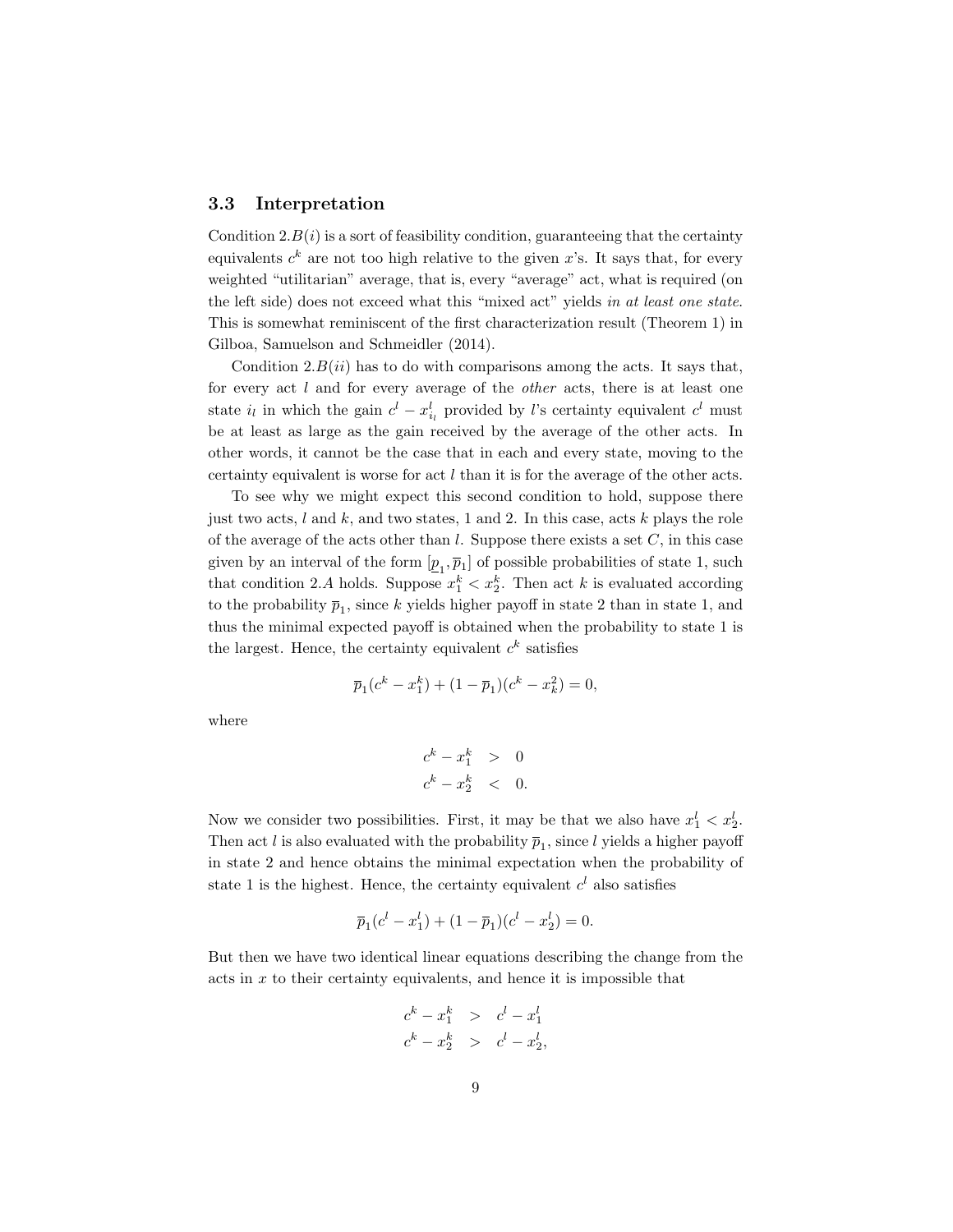which is what is prohibited by condition 2. $B(ii)$ . When acts k and l are evaluated by the same probabilities, it cannot be the case that more is gained in every state by moving from act  $k$  (rather than  $l$ ) to its certainty equivalent.

Alternatively, it may be that we have  $x_1^l > x_2^l$ . Then act l is evaluated by probability  $\underline{p}_1$ , since l yields a higher payoff in state 1 and obtains the minimum expectation when this state's probability is minimal. Hence, the certainty equivalent  $c<sup>l</sup>$  also satisfies

$$
\underline{p}_1(c^l - x_1^l) + (1 - \underline{p}_1)(c^l - x_2^l) = 0,
$$

where

$$
\begin{array}{rcl} c_1^l-x_1^l & < & 0 \\ c_2^l-x_2^l > & 0. \end{array}
$$

But then we have  $c_2^k - x_2^k < 0 < c_2^l - x_2^l$ , as required by condition  $2.B(ii)$ . Our condition  $2.B(ii)$  is the generalization of this observation to more than two acts and two states.

Suppose we have acts  $A$  and  $B$  and an arbitrary number of states. We show that if

$$
\min_{p \in C} p^A x^A = c^A, \qquad \min_{p \in C} p^B x^B = c^B
$$

then for any  $\lambda^B > 0$ , there exists a state *i* with

$$
\lambda^B (c^B - x_i^B) \le c^A - x_i^A,\tag{2}
$$

as required by condition  $(2.B(ii))$ . Notice first that it suffices to show the result for  $\lambda^B = 1.3$  Next, it sacrifices no generality to assume that  $c^A = c^B$ , because the objective functions are linear and we can subtract  $c^B - c^A$  from every one of  $B$ 's payoffs to set their certainty equivalents equal. Let  $c$  denote the common value  $c^A = c^B$ .

We proceed by contradiction. Suppose we have  $p^B x^B = c$ , but there is no state  $i$  satisfying  $(2)$ , i.e., for every state  $i$ , we have

$$
c - x_i^B > c - x_i^A.
$$

Then for all *i*, we have  $x_i^A > x_i^B$ , and hence

$$
p^A x^A > p^A x^B \ge \min_{p \in C} px^B = p^B x^B = c,
$$

<sup>&</sup>lt;sup>3</sup>Faced with any other value of  $\lambda^B$ , first divide all A's payoffs by  $\lambda^B$ , then establish the result with the modified payoffs for  $\lambda^B = 1$ , at which point multiplying A's payoffs by  $\lambda^B$ gives the result for the value of  $\lambda^B$ . Hence, we set  $\lambda^B = 1$ .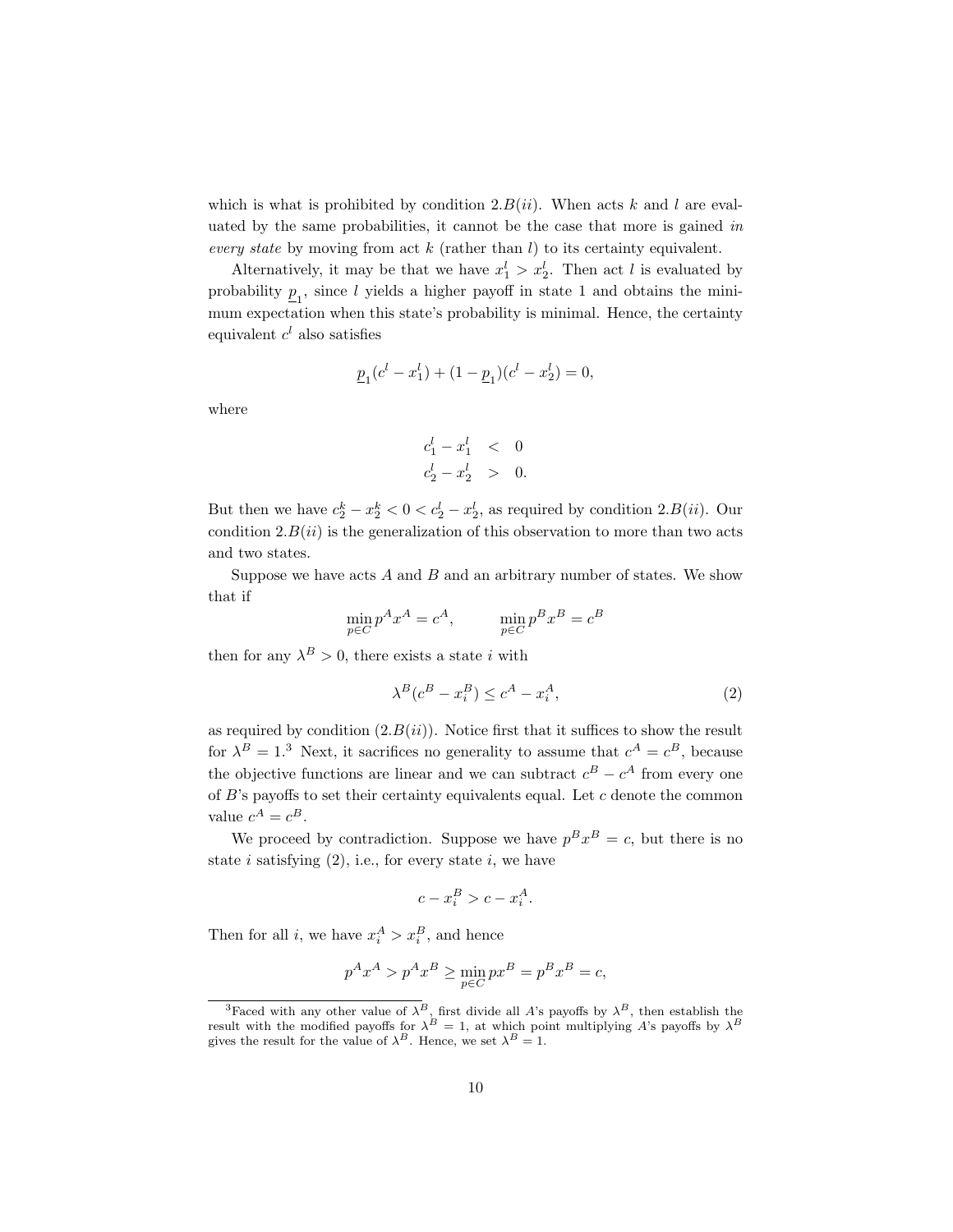which is a contradiction.

By itself, this argument does not provide particularly compelling evidence for condition  $2.B(ii)$ . In particular, in the two-act case, it is clear that there must also exist a state  $j$  such that

$$
\lambda^B (c^B - x^B_J) \ge c^A - x^A_J.
$$

To see this, we need only reverse the roles of acts  $A$  and  $B$  in the preceding argument. How do we know we have chosen the right property from the two-act case to generalize? How do we know that a counterpart of condition  $2.B(ii)$ does not also hold, with the inequality reversed?

We show by example that with three acts and two states, it can be the case that for every state

$$
\sum_{\substack{k \neq l \\ k \leq K}} \lambda^k \left( c^k - x_{i_l}^k \right) < c^l - x_{i_l}^l.
$$

Hence, we cannot establish a counterpart of condition  $2.B(ii)$  with the inequality reversed. The allocation in the example is given by

$$
i = 1 \t i = 2
$$
  
\n
$$
k = A \t 1 \t 3
$$
  
\n
$$
k = B \t 3 \t 1
$$
  
\n
$$
k = C \t 2 \t 2
$$

.

The set of beliefs C is given by the entire unit interval. Hence, we have

$$
c^A = 1, \qquad c^B = 1, \qquad c^C = 2.
$$

Now for state 1 (state 2 is analogous) we have

$$
\frac{1}{2}(c^A - x_1^A) + \frac{1}{2}(c^B - x_1^B) = \frac{1}{2}(0) + \frac{1}{2}(-2) \n= -1 \n
$$
< 0 \n= c^C - x_1^C,
$$
$$

giving the result.

### 4 Relationship to the Literature

In this section we fit our analysis into the revealed-preference literature. We will frequently refer to Chambers and Echenique (2016), whose presence makes our task much easier and to which we often refer, with our apologies to those whose original papers we would have otherwise cited.

To organize ideas, we note that a revealed preference analysis consists of: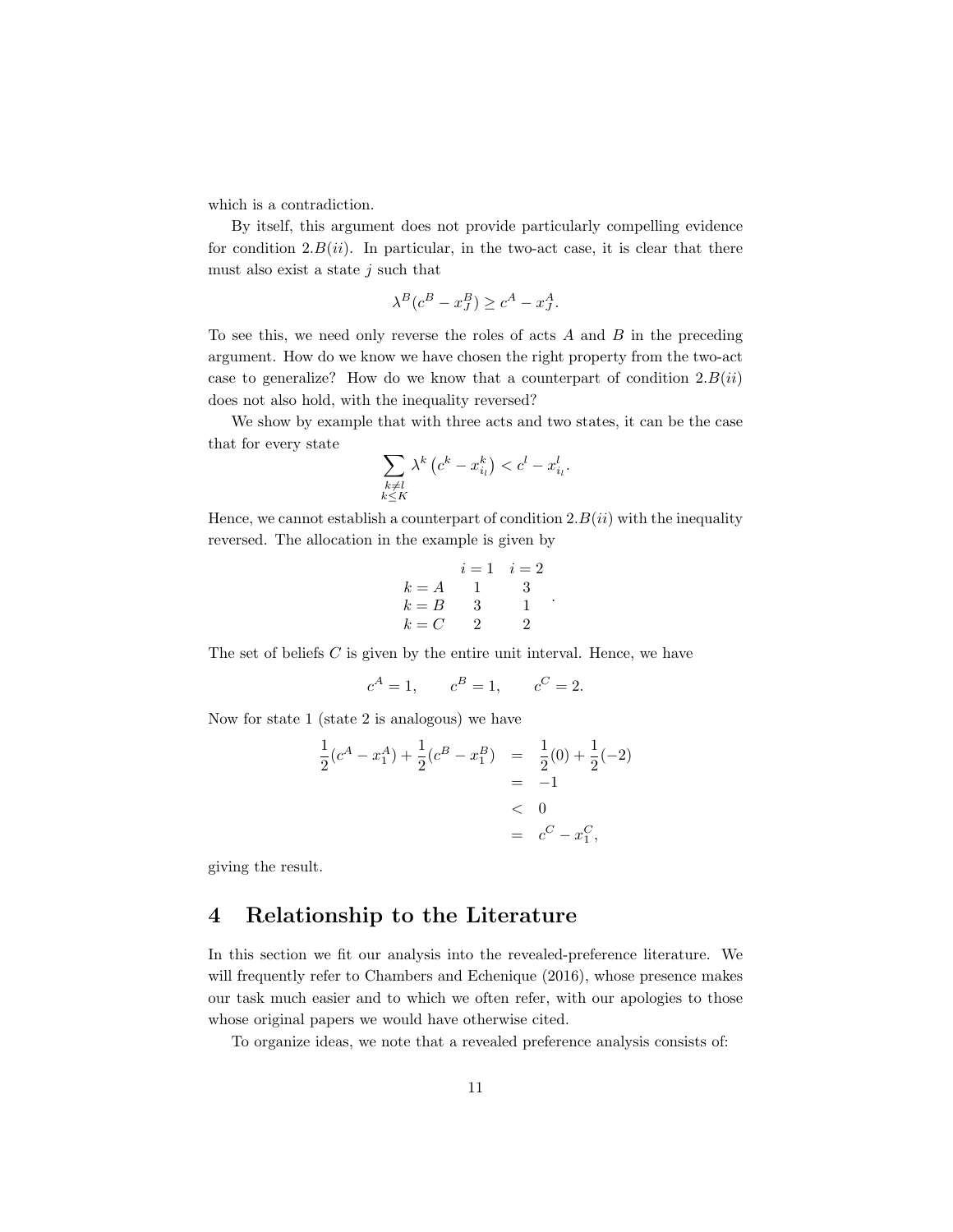- A set of objects, such a set of commodity vectors or a set of lotteries or a set of state-contingent consumption plans;
- A (typically finite) set of data, such as a set of feasible sets of objects and the designation of the object chosen from each set;
- A question, such as whether the data are consistent with the maximization of a utility function; and
- A result, typically in the form of a representation theorem, identifying properties of the data that are necessary and sufficient for the question to have an affirmative answer.

The first generation of revealed-preference papers, pioneered by Samuelson (1938) and Houthakker (1950) and examined in the first six chapters of Chambers and Echenique (2016), addresses cases in which there is no uncertainty. The data typically consist of a finite collection of consumer budget sets and an indication of which consumption bundle was chosen out of each set, with the question being whether these choices are consistent with a preference ordering or the maximization of a utility function.

A next generation of papers examines settings in which an agent is choosing under uncertainty, but objective probabilities are given. The data typically consist of a collection of feasible sets of lotteries or state-contingent consumption plans and an indication of the choice from each feasible set. The question is again whether these choices are consistent with a preference ordering or the maximization of (for example) an expected utility function, given the specified probabilities. Figure 1 summarizes the central papers. <sup>4</sup>

The natural next step is to assume that neither probabilities nor utilities are given. Figure 2 summarizes these papers. We discuss the three most relevant papers in somewhat more detail.

The fundamental result here is by Echenique and Saito (2015) (see Chambers and Echenique (2016, Section 8.2) for an exposition). Echenique and Saito as-

<sup>4</sup>Within this setting, Polisson, Quah and Renou (2019) address a somewhat more general methodological question. They distinguish between two revealed-preference settings. In the finite case, the data consist of a finite set  ${x_k, y_k}_k$  of pairs of allocations with the property that  $x_k \gtrsim y_k$ , and another finite set  $\{x_k, y_k\}_k$  of pairs of allocations with the property that  $x_k \succ y_k$ . In the infinite case the data consist of a set  $\{x_t, B_t\}_t$ , where each  $B_t$  is a (typically infinite) budget set and  $x_t$  is the allocation chosen from this budget set. In principle, the analysis is easier in the finite case, since rationalizing the data then involves finding a solution to a finite number of inequalities, while infinite budget sets give rise to an infinite collection of inequalities. The central result in Polisson, Quah and Renou (Theorem 1) shows that for any infinite problem  ${x_t, B_t}_t$ , one can find a finite set of inequalities such that there exists a belief and utility function rationalizing choices in the infinite problem if and only if they satisfy the finite set of inequalities. This effectively reduces the complexity of the infinite problem to that of the finite problem.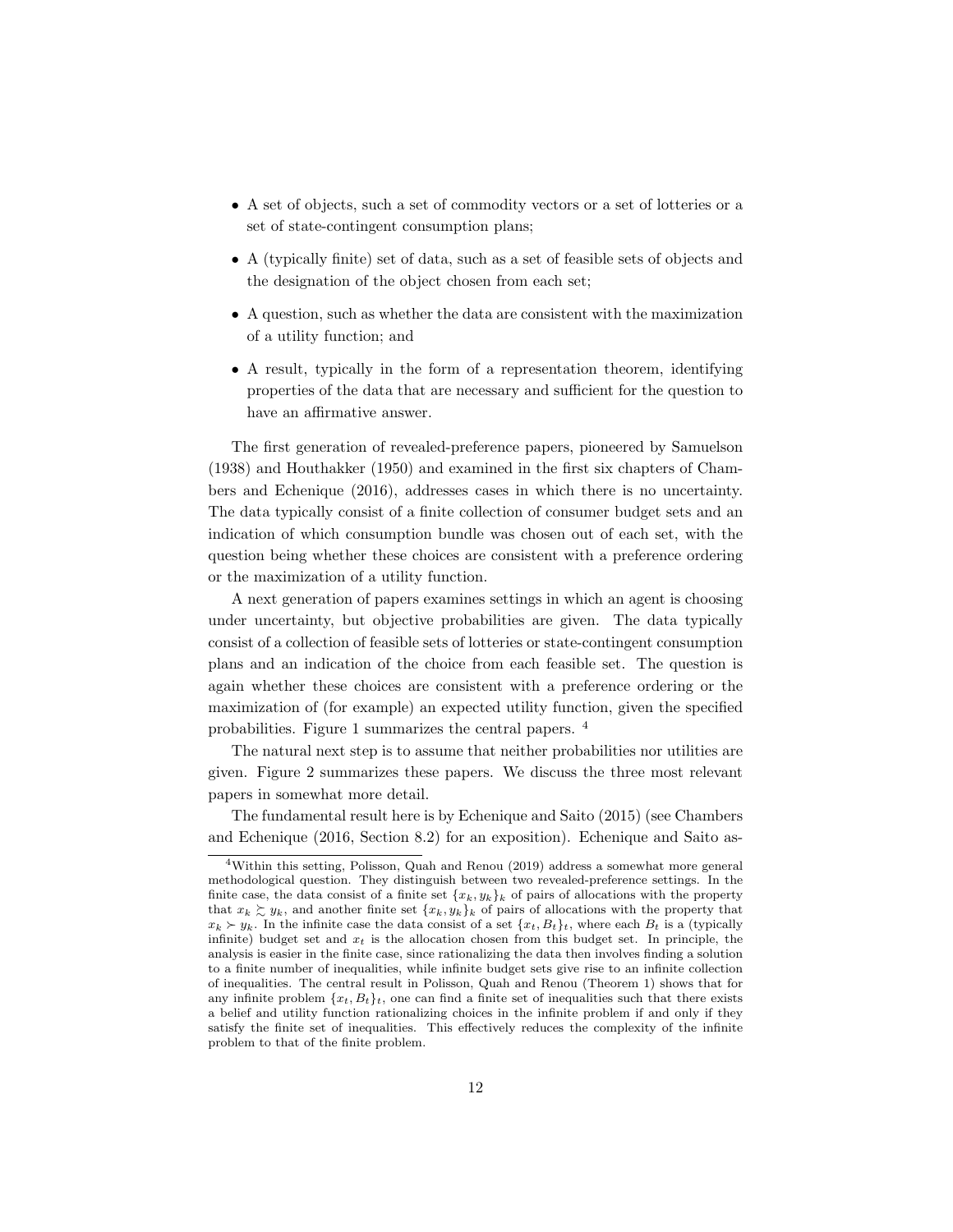| Source              | Objects                    | Data                                              | Question                     | Result                               |
|---------------------|----------------------------|---------------------------------------------------|------------------------------|--------------------------------------|
| Chambers<br>and     | Lotteries<br>over          | $\overline{\text{of}}$<br>choices<br>List         | there<br>Does<br>ex-         | Yes, if there exists                 |
| Echenique (2016,    | arbitrary<br>prize         | pairs<br>from<br>of                               | ist an expected              | no mixture yield-                    |
| Section<br>8.1.2);  | objective<br>set;          | lotteries                                         | utility representa-          | ing two identical                    |
| Fishburn (1975)     | probabilities              |                                                   | tion?                        | compound lotter-                     |
|                     |                            |                                                   |                              | ies, with the con-                   |
|                     |                            |                                                   |                              | stituents of one                     |
|                     |                            |                                                   |                              | mixture pairwise                     |
|                     |                            |                                                   |                              | preferred to those                   |
|                     |                            |                                                   |                              | of the other.                        |
| Chambers<br>and     | State<br>contingent        | List of budget sets                               | Does there exist             | Yes, if products                     |
| (2016,<br>Echenique | pay-<br>monetary           | and selected plans                                | a risk-averse ex-            | of ratios of risk-                   |
| Section<br>8.1.3);  | objective<br>offs;         |                                                   | pected utility rep-          | neutral prices ex-                   |
| Kubler,<br>Selden   | probabilities              |                                                   | resentation?                 | hibit no cycles.                     |
| and Wei $(2014)$    |                            |                                                   |                              |                                      |
| Chambers,<br>Liu    | State contingent           | List of budget sets                               | Does there exist             | Yes, if there exists                 |
| and<br>Martinez     | consumption                | and selected plans                                | a risk-averse ex-            | no mixture yield-                    |
| (2014)              | alloca-<br>plans,          |                                                   | pected utility rep-          | ing two identical                    |
|                     | tions<br>${\rm drawn}$     |                                                   | resentation?                 | compound lotter-                     |
|                     | Euclidean<br>from          |                                                   |                              | ies, with the con-                   |
|                     | objective<br>space;        |                                                   |                              | stituents of one                     |
|                     | probabilities              |                                                   |                              | mixture pairwise                     |
|                     |                            |                                                   |                              | preferred to those                   |
|                     |                            |                                                   |                              | of the other.                        |
| Selden<br>Kubler,   | contingent<br>State        | Demand<br>func-                                   | Does<br>there<br>ex-         | Yes, if demands                      |
| and Wei $(2014)$    | monetary<br>pay-<br>offs:  | tions,<br>giving                                  | ist an expected              | functions<br>are<br>of<br>ratios     |
|                     | objective<br>probabilities | contingent<br>plan<br>function<br><b>as</b><br>of | utility representa-<br>tion? | of                                   |
|                     |                            | prices, probabili-                                |                              | probability-<br>weighted prices      |
|                     |                            | ties and income                                   |                              |                                      |
| Lin(2019)           | Lotteries<br>over          | List of finite fea-                               | Does there exist a           | Yes, if a geometric                  |
|                     | arbitrary<br>prize         | sible sets and se-                                | betweenness rep-             | condition is satis-                  |
|                     | objective<br>set;          | lected lottery                                    | resentation?                 | fied.                                |
|                     | probabilities              |                                                   |                              |                                      |
| Quah<br>Polisson,   | State contingent           | of feasible<br>List                               | there<br>Does<br>ex-         | Necessary<br>and                     |
| and Renou (2019,    | consumption                | (e.g., need not be                                | ist an expected              | sufficient<br>con-                   |
| Section 2)          | plans,<br>alloca-          | linear) sets and                                  | utility representa-          | ditions<br>can<br>be                 |
|                     | tions<br>drawn             | $\rm selected$ $\rm planes$                       | tion?                        | expressed<br>in                      |
|                     | Euclidean<br>from          |                                                   |                              | terms<br>of<br>$fi-$<br><sub>a</sub> |
|                     | objective<br>space,        |                                                   |                              | nite<br>lattice<br>οf                |
|                     | probabilities              |                                                   |                              | consumption                          |
|                     |                            |                                                   |                              | plans                                |

Figure 1: Summary of reveled-preference papers examining uncertainty with objective probabilities.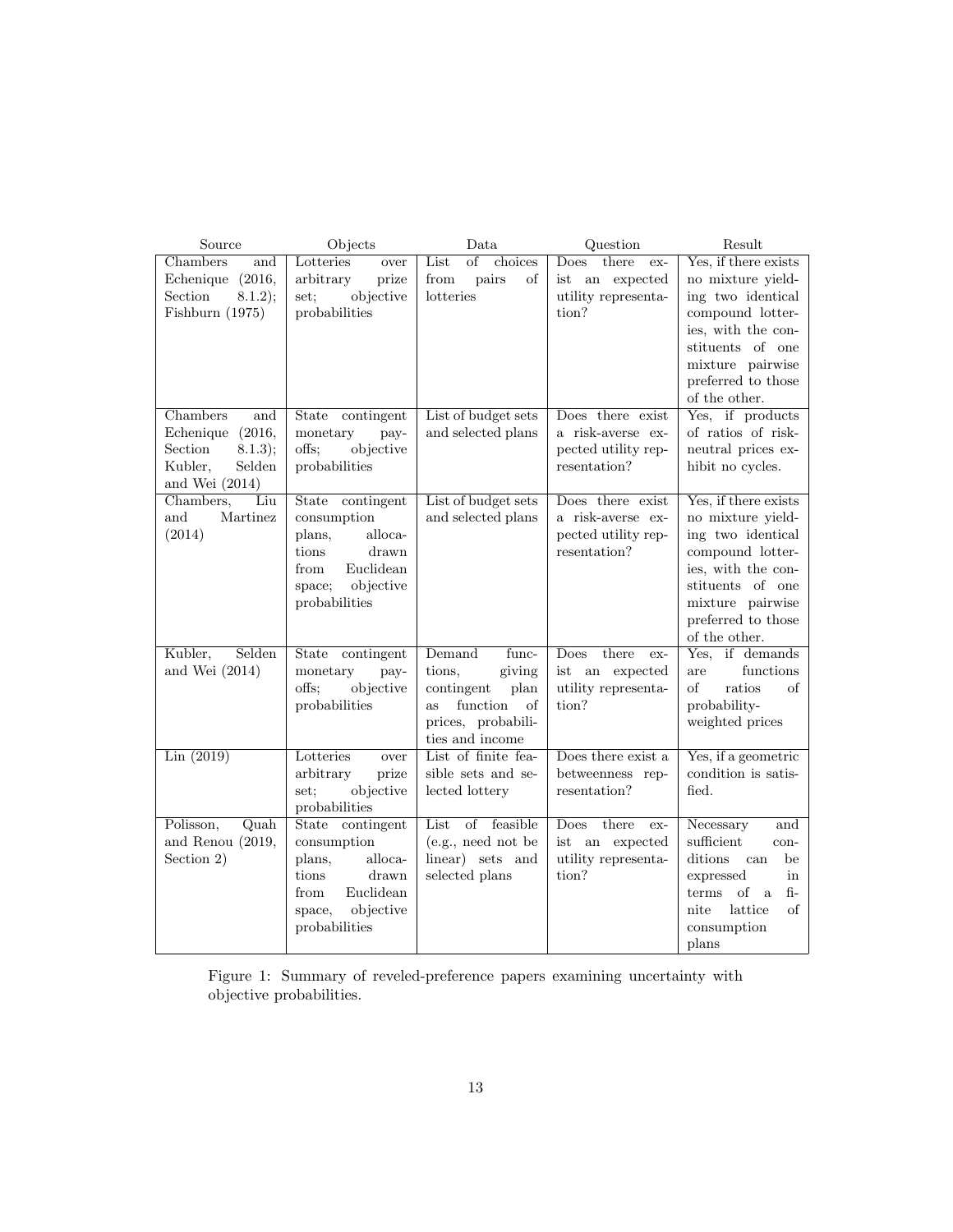| Paper                 | Objects                    | Data                        | Question                   | Answer                     |
|-----------------------|----------------------------|-----------------------------|----------------------------|----------------------------|
| Chambers<br>and       | State contingent           | List of budget sets         | Does there exist           | Yes, if products of        |
| Echinique             | monetary payoffs           | and selected plans          | a risk averse sub-         | ratios of prices ex-       |
| Section<br>(2016,     |                            |                             | jective<br>expected        | hibit no cycles.           |
| 8.2),<br>based<br>on  |                            |                             | utility consistent         |                            |
| Echinique<br>and      |                            |                             | with data?                 |                            |
| Saito $(2015)$        |                            |                             |                            |                            |
| Chambers<br>and       | <b>State</b><br>contingent | Preference<br>rela-         | If $\gtrsim$<br>identifies | Yes, if $\succsim$ mono-   |
| (2016,<br>Echinique   | abstract<br>plans,         | tion $\succsim$ over subset | unique best ele-           | tonic.                     |
| Section<br>8.3);      | prize set                  | $F$ of $X^{\Omega}$         | ment of $F$ , does         |                            |
| Börgers $(1993)$      |                            |                             | there exist sub-           |                            |
|                       |                            |                             | jective<br>expected        |                            |
|                       |                            |                             | utility<br>repre-          |                            |
|                       |                            |                             | sentaiton<br>that          |                            |
|                       |                            |                             | uniquely<br>picks          |                            |
|                       |                            |                             | this best element?         |                            |
| Chambers<br>and       | State<br>contingent        | Preference<br>rela-         | Does there exist           | Yes, if $\succsim$ satis-  |
| (2016,<br>Echinique   | plans,<br>abstract         | tion $\succsim$ over finite | act-dependent-             | fies the weak con-         |
| Section<br>(8.4),     | prize set                  | $X^{\Omega}$                | probability<br>sub-        | dition of uniform          |
| drawing<br>on         |                            |                             | jective expected           | monotonicity.              |
| <b>Bossert</b><br>and |                            |                             | utility<br>repre-          |                            |
| Suzumura (2012)       |                            |                             | sentation of $\geq$ ?      |                            |
|                       |                            |                             | (Allows probabil-          |                            |
|                       |                            |                             | ities to depend on         |                            |
|                       |                            |                             | acts in arbitrary          |                            |
|                       |                            |                             | ways.)                     |                            |
| Quah<br>Polisson,     | State contingent           | List<br>feasible<br>οf      | Does there<br>ex-          | Yes, if our Con-           |
| and Renou $(2019,$    | consumption                | (not<br>necessarily         | ist<br>maxmin<br>a         | $\text{dition}$ (2) in the |
| Section $A2.2$ )      | plans,<br>alloca-          | linear) sets and            | subjective<br>ex-          | proof of Theorem           |
|                       | tions drawn from           | selected plans              | pected<br>utility          | 2 is satisfied.            |
|                       | Euclidean space            |                             | representation?            |                            |

Figure 2: Summary of reveled-preference papers examining uncertainty without objective probabilities.

sume that  $x^k$  takes on monetary values, and offer a characterization of expected utility maximization that is similar to the result in Chambers and Echenique (2016, Section 8.1.3) (for objective probabilities). In particular, the necessary and sufficient condition is a restriction on products of ratios of risk-neutral prices. The risk-neutral prices under uncertainty play the role otherwise played by objective probabilities. This derivation and result depends importantly on the assumption that feasible sets are budget sets. In contrast, we follow Polisson, Quah and Renou (2019) in assuming that the data consist not of alternatives chosen from budget sets, but rather of pairs of (weakly or strictly) ranked alternatives. (We in addition assume that one such alternative in each pair is a certainty equivalent.) As we explain in Section 1, budget sets are typically at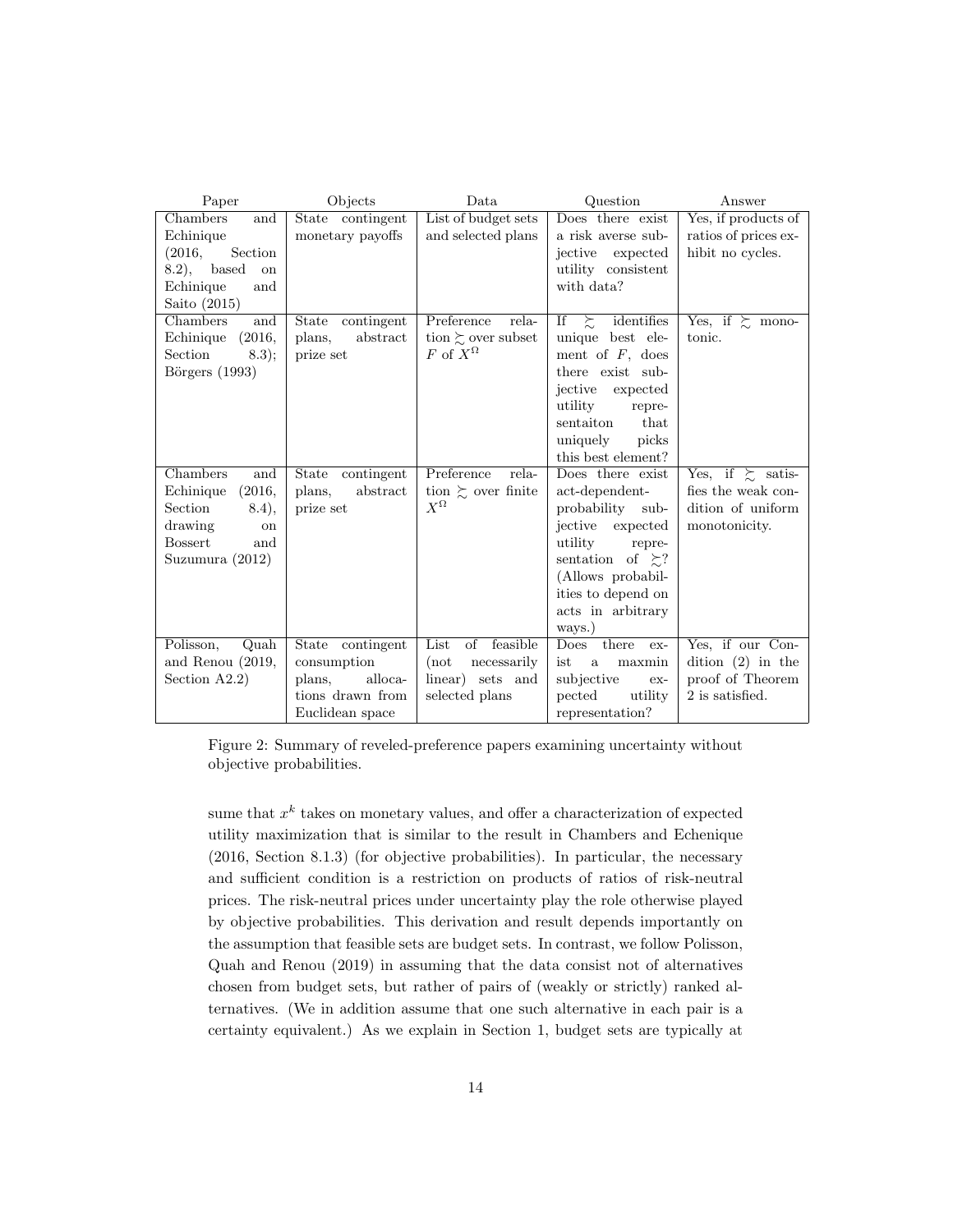best inferred, and are unlikely to be immediately apparent once we push the domain of revealed preference theory outside the realm of traditional consumer theory. Instead, we suspect normative applications of revealed preference theory are more likely to confront a collection of allocations, and (if all goes well) their associated certainty equivalents.

Chambers and Echenique (2016, Section 8.4) examine the rationalization of choice between acts by formulations in which the probability with which the expected utility of an act is evaluated can depend on the act. Notice that maxmin utility is one such formulation, as the probability  $p$  by which an act  $x$ is evaluated is given by  $\arg \min_{p \in C} px$  for some set C. In general, probabilities can depend on acts in many different ways. The key result is their Proposition 8.9, stating that a collection of reveled preferences  $\sum_R$  has an expected utility representation in which probabilities can depend on acts if and only if the  $\gtrsim_R$ satisfies a quite weak condition known as uniform monotonicity.<sup>5</sup> The notion of uniform monotonicity is characterized in Bossert and Suzumura  $(2012)$ .<sup>6</sup> The proof relies critically on the ability to assign to any act  $x$  an arbitrary probability distribution by which it is to be evaluated. In contrast, maxmin expected utility puts restrictions on which probabilities are used to evaluate which acts.

In Section A2.2 on their online appendix, Polisson, Quah and Renou (2019) examine maxmin utility. Their Proposition A.1 shows that there exists a maxmin utility representation for a set of data  $\{x_t, B_t\}_t$  if and only if there is a set of probabilities and a finite collection of utilities such that these probabilities and utilities solve inequalities (their A.3–A.5) that are the counterpart of our condition (2) in the proof of Theorem 2. Polisson, Quah and Renou do not develop conditions for Condition 2 to be satisfied (as we do), while arguing that Condition 2 can be applied to the infinite case (while we consider only the finite case).

Finally, two papers adopt our perspective of assuming that utilities are given and focussing on the existence of probabilities.

Chambers, Echenique and Saito (2016) assume that there is uncertainty, no probabilities are given, and the data consist of a collection  $\{x^k, p^k\}_k$ , where  $p^k$ is a price vector and the presumption is that the state-contingent plan  $x^k$  was

<sup>&</sup>lt;sup>5</sup>Choices satisfy uniform monotonicity if, for two acts x and y, if  $x(\omega) \gtrsim_R y(\omega')$  for all states  $\omega$  and  $\omega'$  (think of this as the indication that the worst outcome under x, taken as a constant act, is better than the best outcome under  $y$ , also taken as a constant act), then  $x \succsim_R y$ .

 $6B$ ossert and Suzumura (2012) assume there is uncertainty, no probabilities are given, and choice sets are arbitrary sets of state-contingent consumption plans, taking either monetary values or identifying commodity allocations. They are concerned with when there exists a preference relation exhibiting certain general properties that rationalize the data, but do not investigate whether these preferences might correspond to something like expected utility maximization or maxmin expected utility maximization.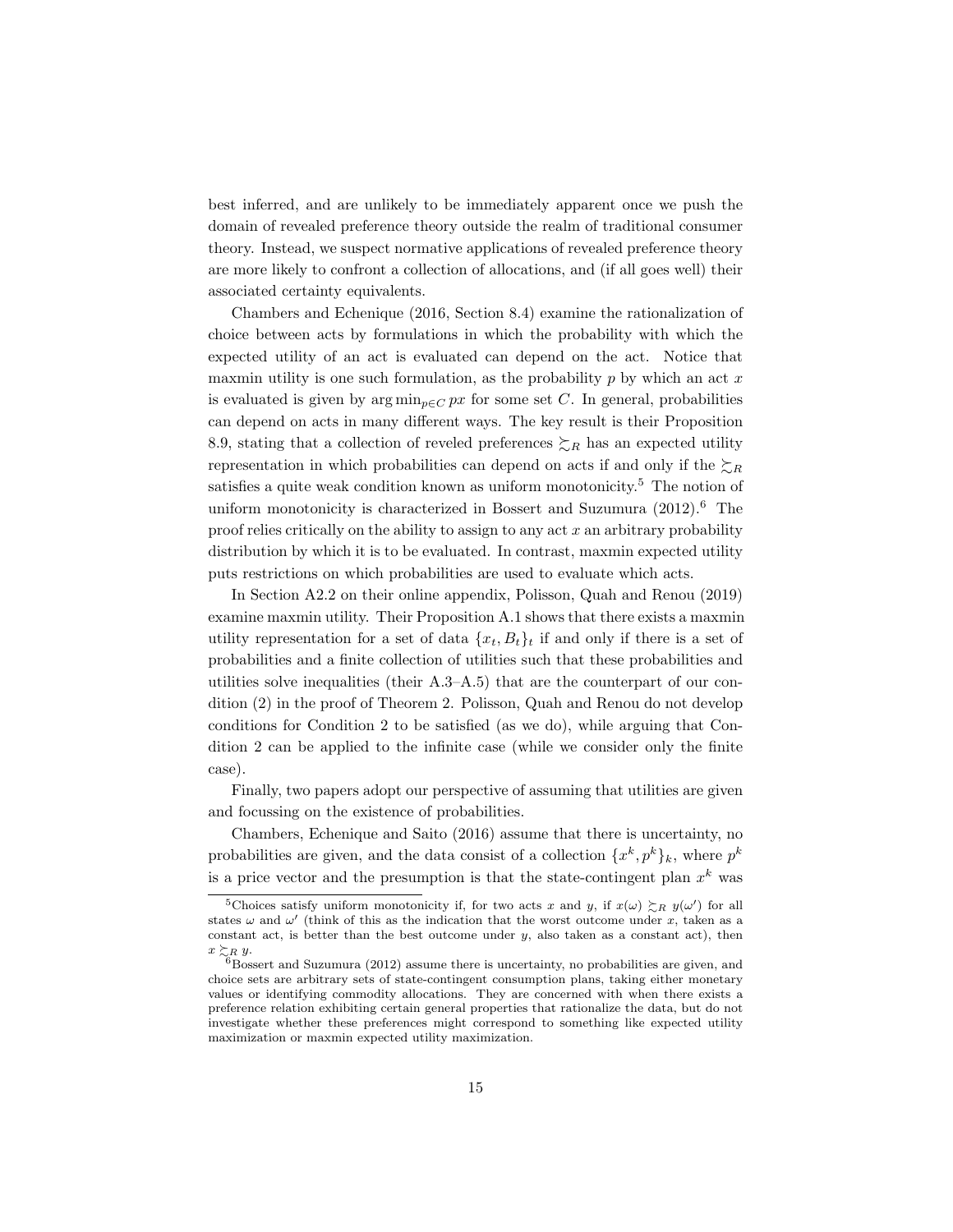chosen from the set  $\{x : p^k x \leq p^k x^k\}$ . The vectors  $x^k$  either take on utility values, or monetary values for a risk-neutral agent. Chambers, Echenique and Saito (2016) offer necessary and sufficient conditions (Theorem 3) for the data to be characterized by maxmin utility. The sufficiency of the conditions they offer is almost immediate, in that it allows one to directly reinterpret the prices attached to the various states as probabilities.

Arieli and Mueller-Frank (2017) posit the existence of compact metric spaces  $\Omega$  of states and A of actions, and the existence of a (known) utility function  $u : \Omega \times A \to \mathbb{R}$ . They ask whether, knowing the utility function u and having observed the optimal action  $a$ , one can infer the beliefs of the agent. The answer is affirmative, for generic utility functions  $u$ , if the set  $A$  contains no isolated points. This result reflects the fact that knowing the function  $u$  on a rich domain (ensured by the absence of isolated points) provides a great deal of information.

The present paper is related to Gilboa and Samuelson (2020), which extends the analysis of Gilboa, Samuelson, and Schmeidler (2014) to ambiguous beliefs. The latter considered trades among Bayesian agents who hold different beliefs, and suggested to distinguish between those trades that could be simultaneously justified, for all agents involved, by a shared belief and those that could not, that is, that crucially hinge upon differences in opinions. Gilboa and Samuelson (2020) considers the same notion of "no-betting" Pareto domination, but allows the agents to hold non-Bayesian beliefs. Specifically, it assumes that the agents maximize maxmin expected utility, and asks when a proposed trade can be simultaneously justified, for all agents involved, by a shared set of probabilities. Hence it shares with the present paper a normative approach, dealing with collections of decisions that can or cannot be justified. However, the two have rather different motivations, which lead to important differences in the models. Specifically, Gilboa and Samuelson's (2020) focus is naturally-occurring trade, and it thus does not assume that pre- and post-trade bundles be declared equivalent to risk-free ones. By, contrast, in this paper our focus is a single decision maker, and we assume we may demand that they evaluate each possible act and document its expected utility. This implies that the two papers have rather different assumptions regarding observable data, and this, in turn, renders their results independent.

### 5 Discussion

A textbook application of normative decision theory suggests that the decision maker specify her problem—including decision variables, objective functions, constraints, and beliefs—and invoke an algorithm to solve it. In such a scenario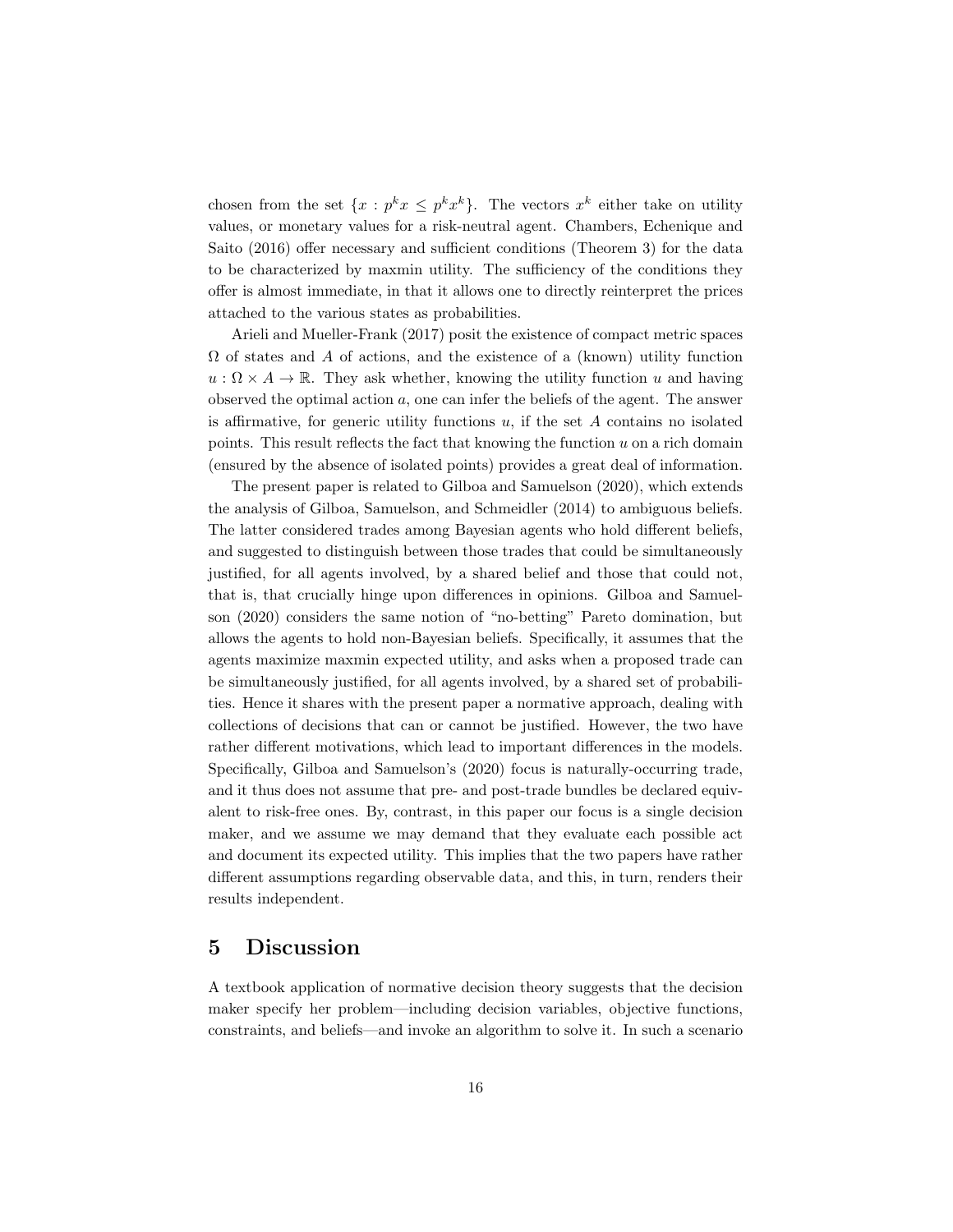there is no need to ask whether one can find parameters, such as beliefs, that justify a given decision. There is no "given decision", with the decision maker instead solving for the best decision. This scenario characterizes many decisions, which are sometimes so routine as to be taken for granted. For example, suppose Mary needs to drive from city A to city B. The set of available options is clearly defined by a graph. The uncertainty involved may well be amenable to statistical analysis – Mary can collect data not only about length of paths but also about congestion, leading to rather accurate estimates of probability distributions. Coupling this with some reflection as to her objective, Mary can perform a reasonably straightforward analysis. Such an application is a triumph of normative decision theory.

In many other scenarios, there is no obviously "correct" model of the problem. Suppose that John is about to graduate from high school and has to choose a career path. Identifying the set of options is a daunting task in itself. John might apply to various colleges, choose from a variety of possible majors, contemplate various professions, choose to attend or forego a graduate school, and so on. John may also consider a professional career as a tennis player, in combination with or instead of college. Having formed the list, it is not at all obvious how John is to assign probabilities to the resulting outcomes. Moreover, the decision problem is also replete with uncertainty about the external world that is not easily quantifiable by probabilities. What will be the effect of autonomous vehicles on various career choices that John can make? Or the impact of global warming?

It might seem that decision theory can help in well-defined problems such as Mary's, but that it is useless in more vague problems such as John's. This paper views such a conclusion as premature (as do Gilboa, Postlewaite, Samuelson, and Schmeidler (2018) and Gilboa, Rouziou, and Sibony (2018)). Decision theory can help with even the vaguest of problems by acting as a coherence test. We can imagine John making up his mind by whatever mix of intuition, advice, imitation, calculation, and guesswork he has available, and then checking his judgement by asking whether he can justify the decision using a model. In this paper we assume that the set of acts, the utility function, the constraints and the states of the world are relatively straightforward. We ask whether, given the other parameters, there exist beliefs that justify John's tentative choice.

Conceptually, we imagine a dialog between the decision making agent and decision theory. In scenarios such as Mary's, the dialog is rather simple: the decision maker provides a decision theorist (or a piece of software) the relevant parameters, and gets back an optimal act. Such a normative application may be so successful as to become a smartphone application (no pun intended): it can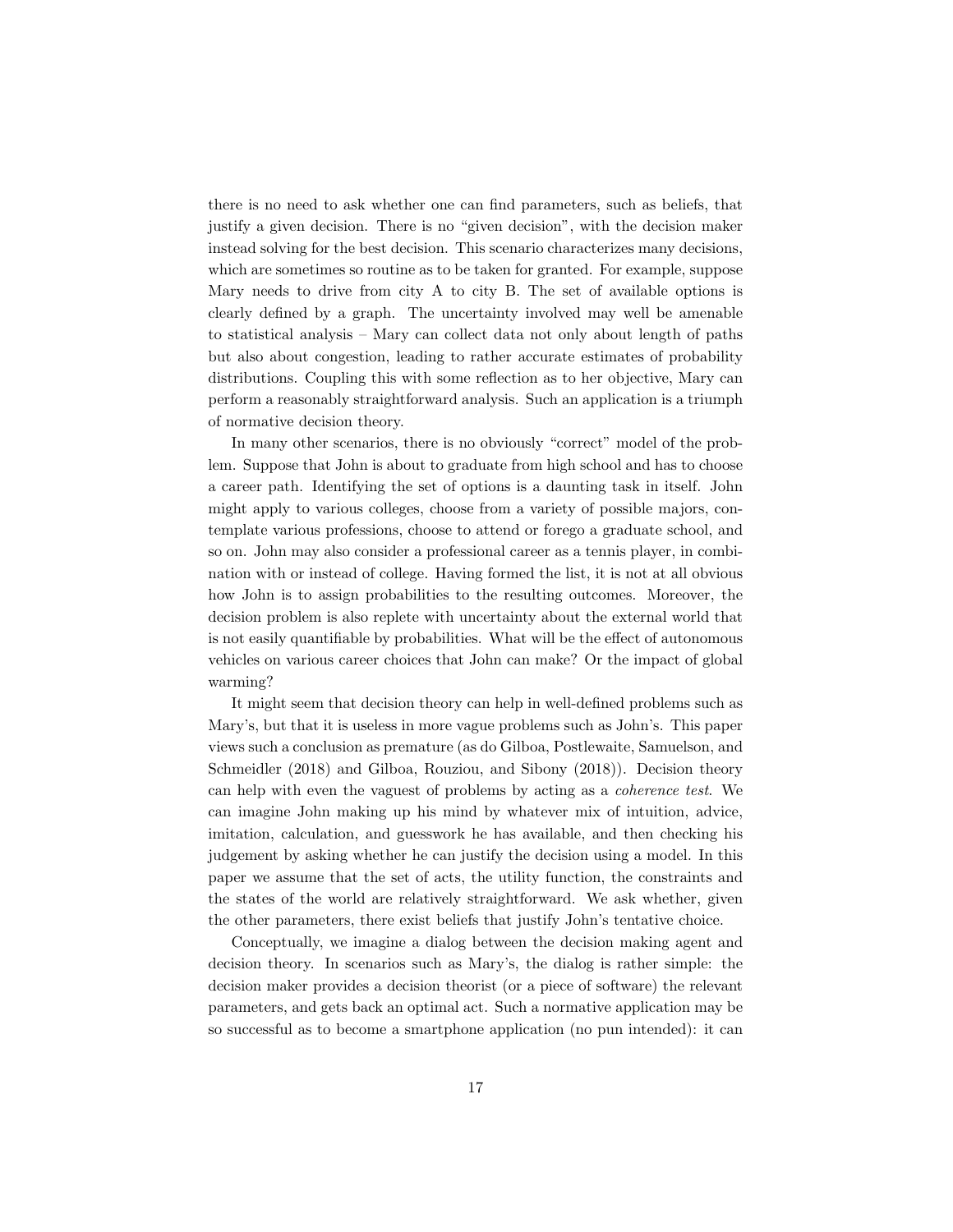be fully automated and relegated to machines. In other cases, such as John's, the decision maker may offer a potential alternative and ask to see what must be assumed in order to justify it. In between these extremes, there may be room for a dialog in which an attempt to justify a tentative decision helps to clarify the problems and perhaps lead to another decision.

The need to justify a decision by a formal model may therefore help individuals reach decisions that they end up liking better than those suggested by their intuition. More importantly, when we consider agents who are part of institutions, the need for justification goes beyond the agents' own peace of mind; it may be an essential part of responsible, transparent decision making. As suggested in the Section 1, we can consider an agent whose job is to invest other people's money. Suppose Sarah is a hedge fund manager, making financial trading decisions on behalf of her clients. The available options may be well defined and the utility function of her clients may be assumed to be monotone in wealth, with risk attitudes that Sarah may have elicited via questionnaires, interviews, and experience. But Sarah deals with uncertainty that is hard to quantify. Even when considering investment horizon of a few months or years, there are many uncertainties to deal with, and these are not as easily quantifiable as is driving time in Mary's problem.

Indeed, if all uncertainties about financial markets were amenable to statistical analysis, the hedge fund management problem could have been relegated to a smartphone app as well. If Sarah makes a living as a hedge fund manager, we may assume that some people trust her intuition and her ability to "read" the markets. At the same time, Sarah's clients would not be happy with just any decision she makes. If they end up losing money, they may go back to her investment decisions, and ask, "But why did you do that? What were you thinking exactly?"

The present paper provides the tools for Sarah to determine which decisions she could justify if called upon to do so. While the question is formally a revealed preference type of problem, it has a different interpretation: rather than asking a methodological question, along the lines of "which data sets would make an economist admit that a theory has been refuted?" we ask, "which data sets could be justified by the agent?" This different interpretation leads to a change of focus, and leads us to problems in which it seems natural to assume that utility is given, and that the focus of analysis is probabilities.

We believe that in many cases there are obvious benefits to protocols that require justification of decisions by decision-theoretic models. Before a pension fund invests in exotic assets, before a president decides to bomb or invade another country, before countries embrace or abandon climate change policies, we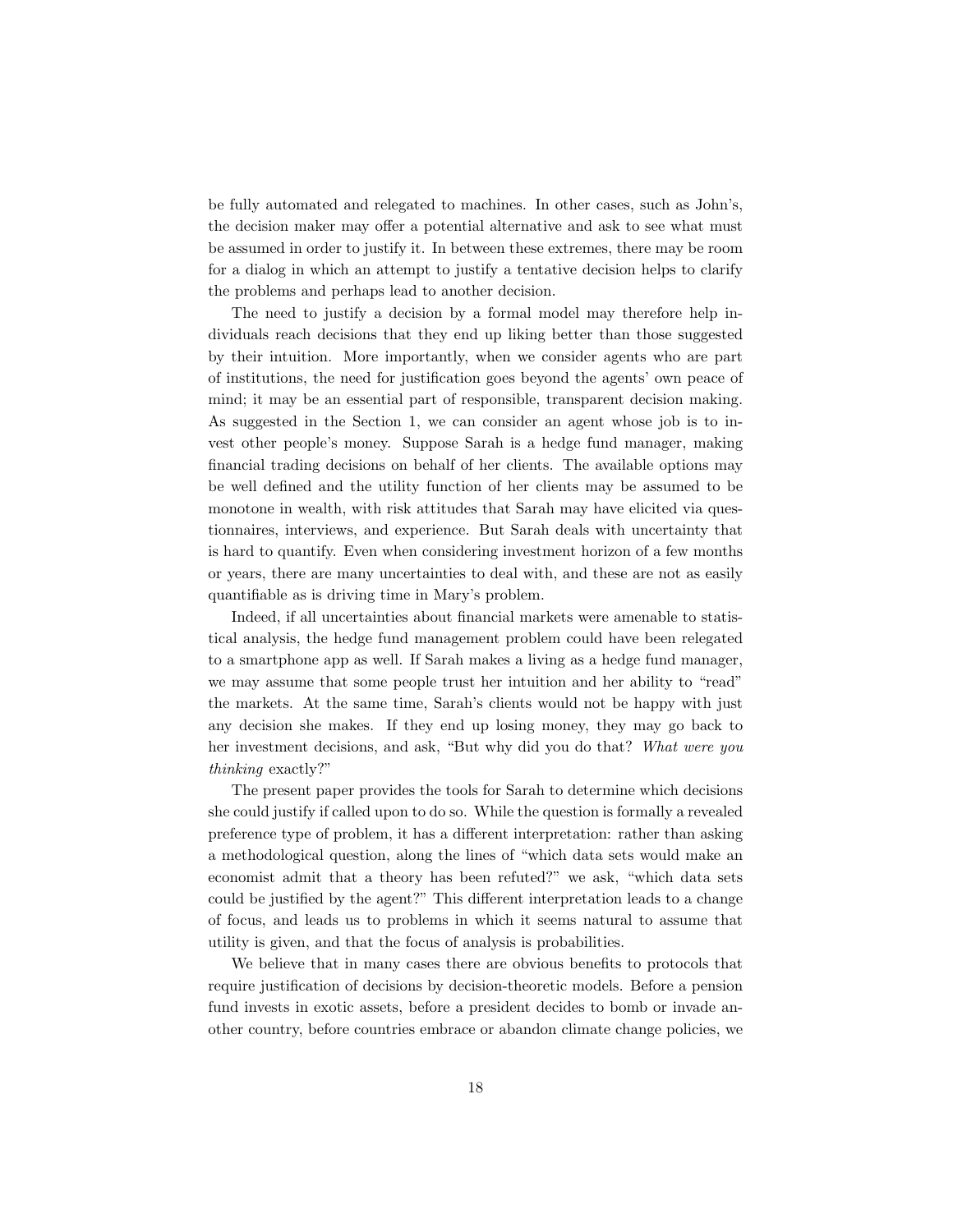would ask that they put the tools provided in this paper to work and identify at least one set of coherent probabilities rationalizing their decision. Clearly, one can also point to drawbacks of such protocols, ranging from cumbersome bureaucracy to corruption. We view our contribution as raising the question, and laying some theoretical foundations for decision protocols that might be needed should one choose to implement them.

## 6 Appendix: Proofs

### 6.1 Proof of Theorem 1

The proof presents seven conditions, the first of which is statement (1.A) of Theorem 1 and the last of which is statement  $(1.B)$  of Theorem 1, and shows that each successive pair of conditions is equivalent.

• Condition 1: There exists a probability  $p \in \Delta(S)$  such that, for each  $k \leq m$ ,

$$
p \cdot x^k = c^k.
$$

• Condition 2: The following linear programming problem is feasible:

$$
(P) \qquad \min_{(p_i)_{i \le I}} \sum_{i=1}^I 0 \cdot p_i
$$
\n
$$
s.t. \qquad \sum_{i=1}^I x_i^k \cdot p_i = c^k \qquad \forall k \le K
$$
\n
$$
\sum_{i=1}^I p_i = 1
$$
\n
$$
p_i \ge 0 \qquad \forall i \le I.
$$

Condition (1) and Condition (2) are equivalent because the feasible set in  $(P)$ is simply the statement that  $(p_i)$  is a probability vector, according to which the expectation of each  $(x_i^k)_{i \leq I}$  is  $c^k$ .

• Condition 3: The following LP problem is bounded:

$$
(D) \qquad Max_{(\lambda^k)_k, \mu} \left[ \left( \sum_{k=1}^K c^k \lambda^k \right) + \mu \right]
$$
  

$$
s.t. \sum_{k=1}^K x_i^k \lambda^k + \mu \le 0 \qquad \forall i \le I
$$

(with  $(\lambda^k)_k$ ,  $\mu$  unconstrained).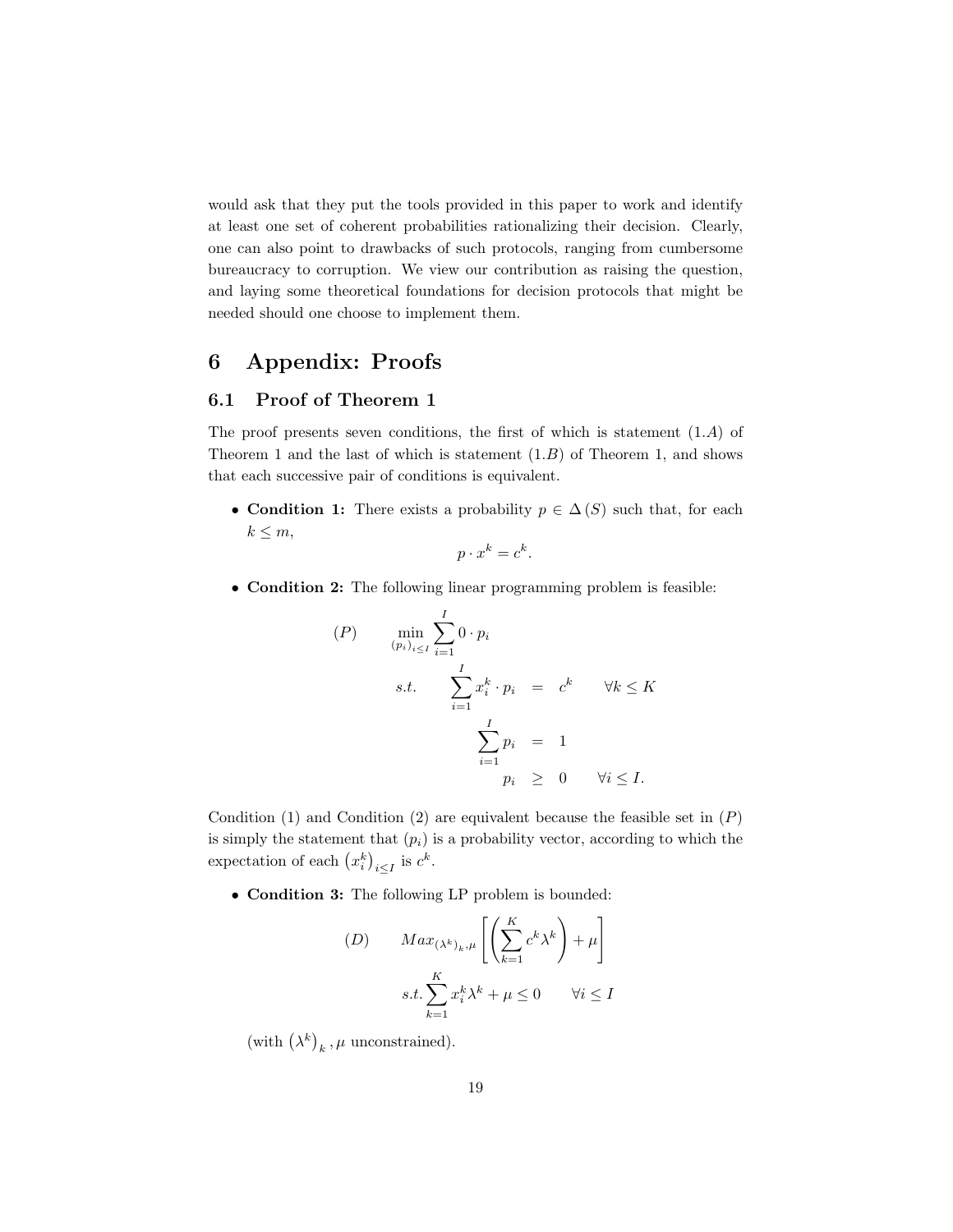Condition (2) and Condition (3) are equivalent because  $(D)$  is the dual of  $(P)$ .

• **Condition 4:** The LP problem (D) in Condition 3 is bounded above by zero.

Condition (3) and Condition (4) are equivalent because the feasible set of  $(D)$ is a cone.

• Condition 5: For every collection of real numbers  $(\lambda^k)_{k \leq K}, \mu$ ,

IF 
$$
\mu \le -\sum_{k=1}^{K} x_i^k \lambda^k \quad \forall i \le n
$$
  
THEN  $\left(\sum_{k=1}^{K} c^k \lambda^k\right) + \mu \le 0.$ 

Condition (4) and Condition (5) are equivalent because (5) simply says that each point  $((\lambda^k)_{k\leq K}, \mu)$  which is feasible for  $(D)$  obtains a non-positive objective function value in it.

• Condition 6: For every collection of real numbers  $(\lambda^k)_{k \leq K}$ ,

$$
\sum_{k=1}^{K} c^k \lambda^k \le \max_{i \le n} \sum_{k=1}^{K} x_i^k \lambda^k.
$$

Condition (6) is equivalent to Condition (5) because in (5) we might set  $\mu$  to its maximal value (for any  $(\lambda^k)_{k \leq K}$ ), that is  $\min_i \left( - \sum_{k=1}^K x_i^k \lambda^k \right)$ , and then require that  $\left(\sum_{k=1}^K c^k \lambda^k\right) + \min_i \left(-\sum_{k=1}^K x_i^k \lambda^k\right) \leq 0.$ 

• Condition 7: For every collection of real numbers  $(\lambda^k)_{k \leq K}$ , there exists a state  $i \leq n$  such that

$$
\sum_{k=1}^{K} c^k \lambda^k \le \sum_{k=1}^{K} x_i^k \lambda^k
$$

Condition (7) is simply a re-statement of Condition (6).

### 6.2 Proof of Theorem 2

The proof presents ten conditions, the first of which is statement  $(2.A)$  of Theorem 2 and the last of which is statement  $(2.B)$  of Theorem 2, and shows that each successive pair of conditions is equivalent.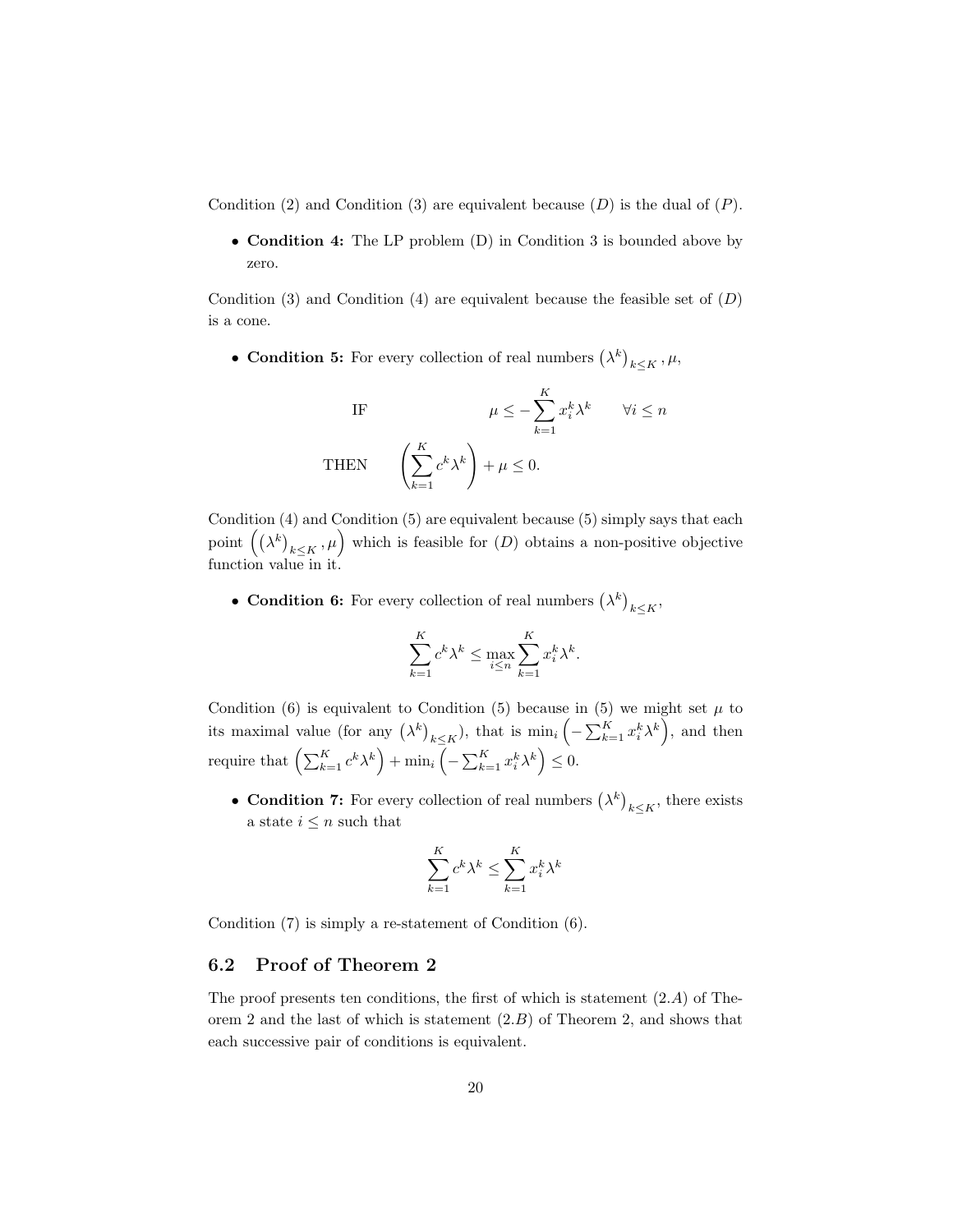• Condition 1: There exists a convex, closed set of probabilities on  $S$ ,  $C \subset \Delta(S)$  such that, for each  $k \leq m$ ,

$$
\min_{p \in C} p \cdot x^k = c^k
$$

.

• Condition 2: For every  $k \leq K$  there exists  $p^k \in \Delta(S)$  such that,

$$
p^k \cdot x^k = c^k
$$

and, for each  $l \leq K$ ,

$$
p^l \cdot x^k \ge c^k.
$$

Proof that Conditions 1 and 2 are equivalent: If Condition 1 holds, we can pick, for each k, a probability  $p^k$  in C that achieves the minimum expected payoff for  $k$ , and these probabilities satisfy Condition 2. Conversely, if Condition 2 holds,  $C = conv\left(\left\{p^k\right\}_{k \leq K}\right)$  satisfies Condition 1.

• Condition 3: The following linear programming problem is feasible:

$$
(P) \qquad Min_{\left(p_i^k\right)_{i \le I, k \le K}} \sum_{k=1}^K \sum_{i=1}^I 0 \cdot p_i^k
$$
  
s.t.  

$$
\sum_{i=1}^I x_i^k \cdot p_i^k = c^k \qquad \forall k \le K
$$
  

$$
\sum_{i=1}^I x_i^k \cdot p_i^l \ge c^k \qquad \forall k, l \le K, \quad k \ne l
$$
  

$$
\sum_{i=1}^I p_i^k = 1 \qquad \forall k \le K
$$
  

$$
p_i^k \ge 0 \qquad \forall i \le I, k \le K.
$$

Proof that Conditions 2 and 3 are equivalent: The feasible set of Problem (P) in Condition 3 is a restatement of Condition 2. Hence, Problem (P) is feasible if and only if Condition 2 is satisfied. The objective in Problem (P) plays no role in this equivalence; we select a zero objective function for convenience.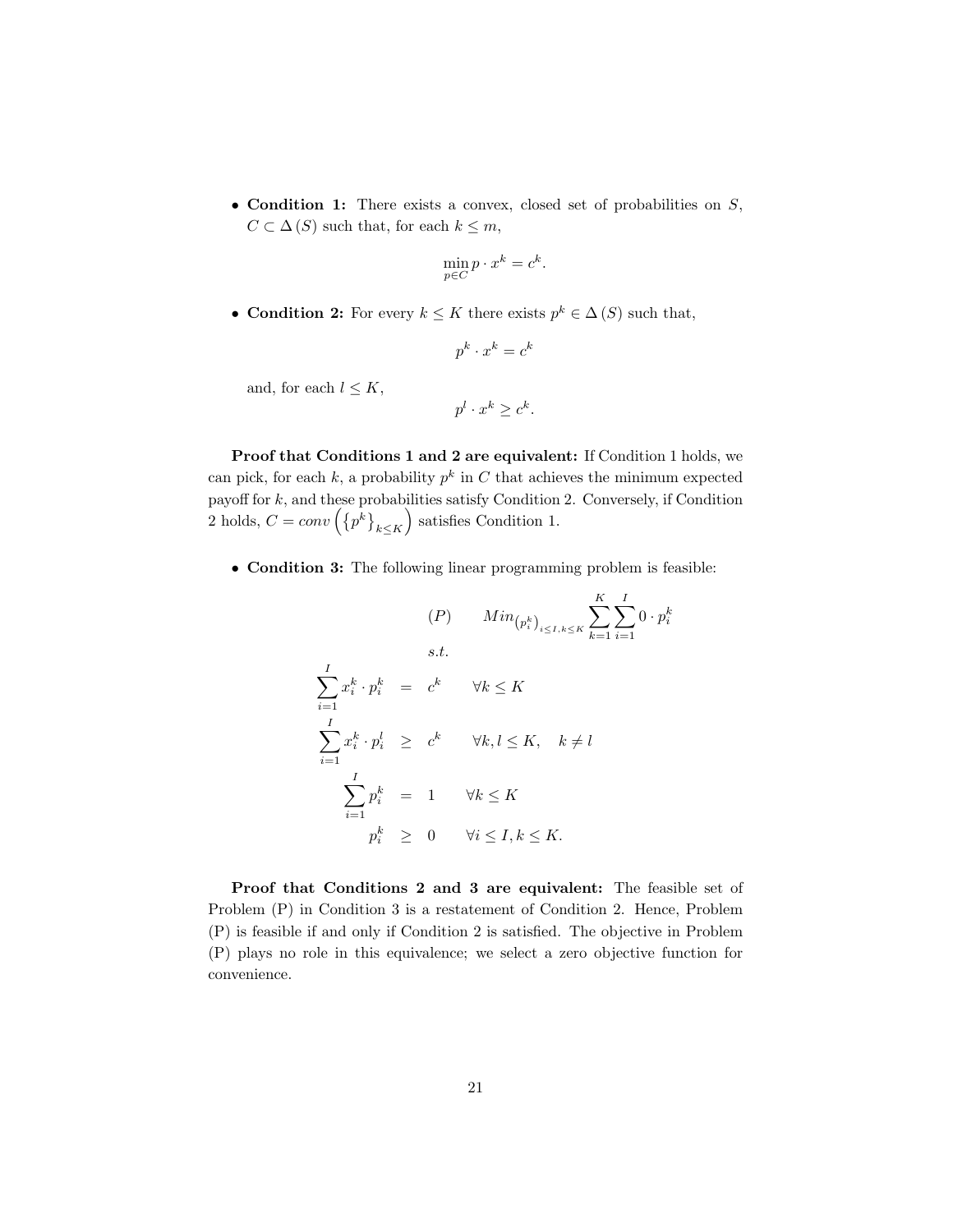• Condition 4: The following linear programming problem is bounded:

$$
(D) \quad Max_{(\lambda^{kl})_{k,l\leq K}, (\mu^k)_{k\leq K}} \left[ \left( \sum_{k=1}^K \sum_{l=1}^K c^k \lambda^{kl} \right) + \sum_{k=1}^K \mu^k \right]
$$
  
s.t.  

$$
\sum_{l=1}^K x_i^l \lambda^{lk} + \mu^k \leq 0 \quad \forall i \leq I, k \leq K
$$
  

$$
\lambda^{kl} \geq 0 \quad \forall k, l \leq K, \quad k \neq l.
$$

Proof that Conditions (3) and (4) are equivalent: One has to verify that Problem (D) in Condition 4 is indeed the dual problem of Problem (P) in Condition 3, and then employ the weak duality theorem to conclude that the primal is feasible if and only if the dual is bounded.

To see that Problem (D) is the dual of Problem (P), observe the following:

• Problem (P) has KI variables,  $(p_i^k)_{i \leq I, k \leq K}$ .

Problem (P) has  $K^2 + K$  constraints (apart from the non-negativity constraints):  $K^2$  constraints of the form  $\sum_{i=1}^I x_i^k \cdot p_i^l \geq c^k$ , with the weak inequality (the natural inequality for a minimization problem) replaced by an equality on the diagonal; and  $I$  equality constraints ensuring that the  $p^k$  are probability vectors.

• Each of the first  $K^2$  constraints is associated with a variable  $\lambda^{kl}$ , with the diagonal variables unconstrained (corresponding to equalities in Problem (P)), and the others are non-negative (corresponding to natural  $\geq$  constraints in Problem (P)). Hence the variable  $\lambda^{kl}$  is attached to  $\sum_{i=1}^{I} x_i^k$ .  $p_i^l \geq c^k$  for  $k \neq l$ , and the variable  $\lambda^{kk}$  is attached to  $\sum_{i=1}^l x_i^k \cdot p_i^k = c^k$ . Each of the last K constraints is associated with a variable  $\mu^k$  which is unconstrained, as the corresponding constraint in Problem (P) is an equality.

Problem (D) is a maximization problem with an objective function whose coefficients are the right side of the constraints in Problem (P): for each k, all of variables  $(\lambda^{kl})_l$  have coefficient  $c^k$ , and each  $\mu^k$  is multiplied by 1.

The right side of all constraints in Problem (D) is zero, following our choice of the objective function coefficients in (P).

• A tedious but straightforward accounting of the subscripts and superscripts confirms that the constraint coefficient matrix in Problem (D) is the transpose of that of Problem (P).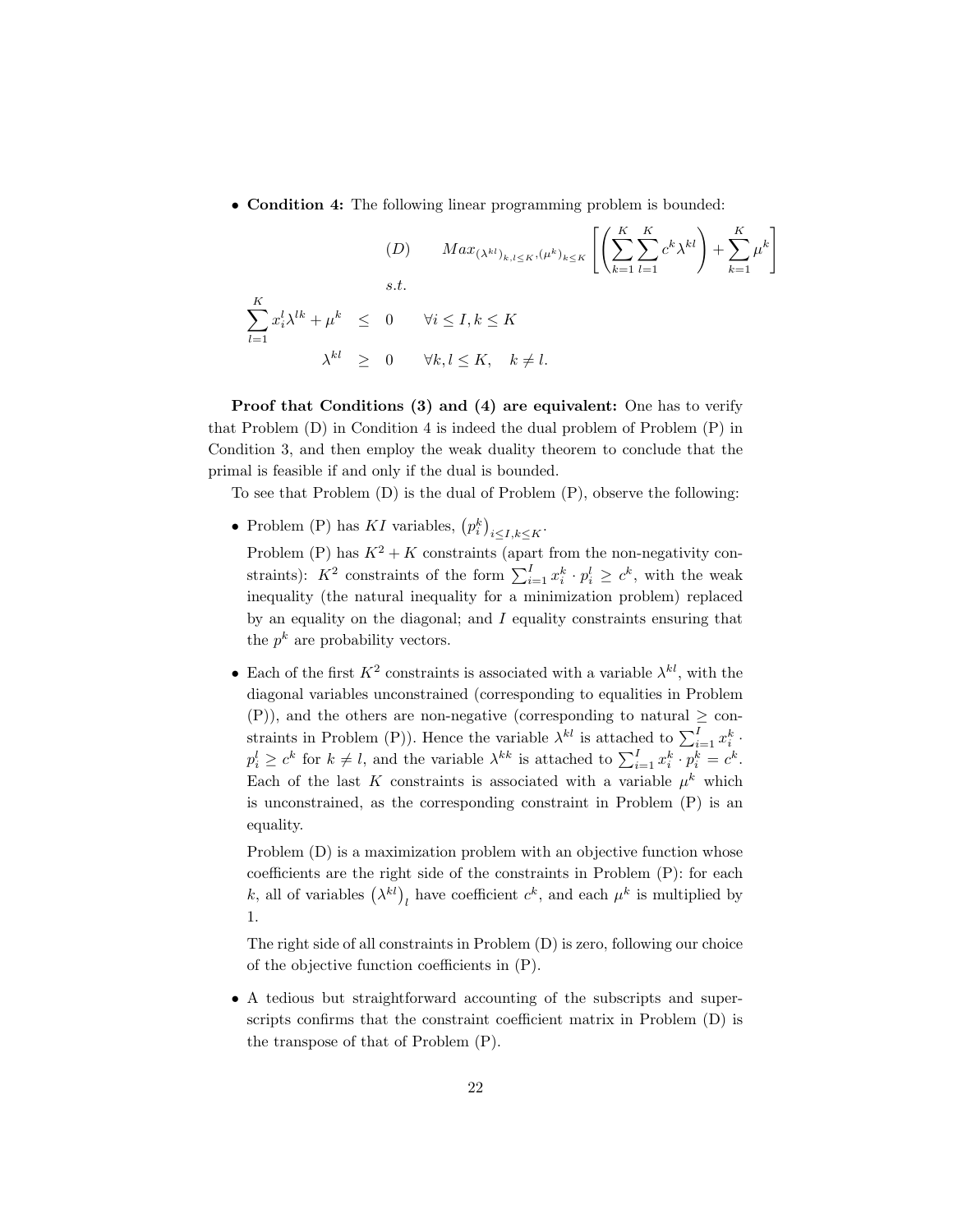• Condition 5: The linear programming problem (D) in Condition 4 is bounded above by zero.

Proof that Conditions (4) and (5) are equivalent: The feasible set of Problem (D) is a cone, so that  $((\lambda^{kl})_{k,l\leq K}, (\mu^k)_{k\leq K})$  is feasible if and only if any positive multiple of it is. Thus, if there exists a point  $((\lambda^{kl})_{k,l\leq K}, (\mu^k)_{k\leq K})$ that obtains a positive value of the objective function, (D) is unbounded, contradicting Condition (4). Otherwise, (D) is bounded by zero.

• Condition 6: For every collection of real numbers  $(\lambda^{kl})_{k,l \leq K}$ ,  $(\mu^k)_{k \leq K}$  such that  $\lambda^{kl} \geq 0$  when  $k \neq l$ ,

IF 
$$
\mu^{k} \leq -\sum_{l=1}^{K} x_{i}^{l} \lambda^{lk} \quad \forall i \leq I, k \leq K
$$
THEN 
$$
\left(\sum_{k=1}^{K} \sum_{l=1}^{K} c^{k} \lambda^{kl}\right) + \sum_{k=1}^{K} \mu^{k} \leq 0.
$$

Proof that Conditions (5) and (6) are equivalent: The feasible set of Problem (D) contains all the matrices  $(\lambda^{kl})_{k,l\leq m}$  such that  $\lambda^{kl}\geq 0$  when  $k\neq l$ , and the vectors  $(\mu^k)_{k \leq m}$  such that

$$
\mu^k \le -\sum_{l=1}^K x_i^l \lambda^{lk} \qquad \forall i \le I \tag{3}
$$

and, conversely, any such matrix and vector defines a point in the feasible set of Problem (D). The consequent of Condition (6) then states that the objective function isn't positive for such a point.

• Condition 7: For every collection of real numbers  $(\lambda^{kl})_{k,l\leq K}$  such that  $\lambda^{kl} \geq 0$  when  $k \neq l$ ,

$$
\sum_{k=1}^{K} \sum_{l=1}^{K} c^k \lambda^{kl} \le \sum_{k=1}^{K} \left( \max_{i \le n} \sum_{r=1}^{K} x_i^r \lambda^{rk} \right).
$$
 (4)

Proof that Conditions (6) and (7) are equivalent: Condition (6) is equivalent to the statement that

$$
\left(\sum_{k=1}^{K} \sum_{l=1}^{K} c^k \lambda^{kl}\right) + \sum_{k=1}^{K} \mu^k \le 0
$$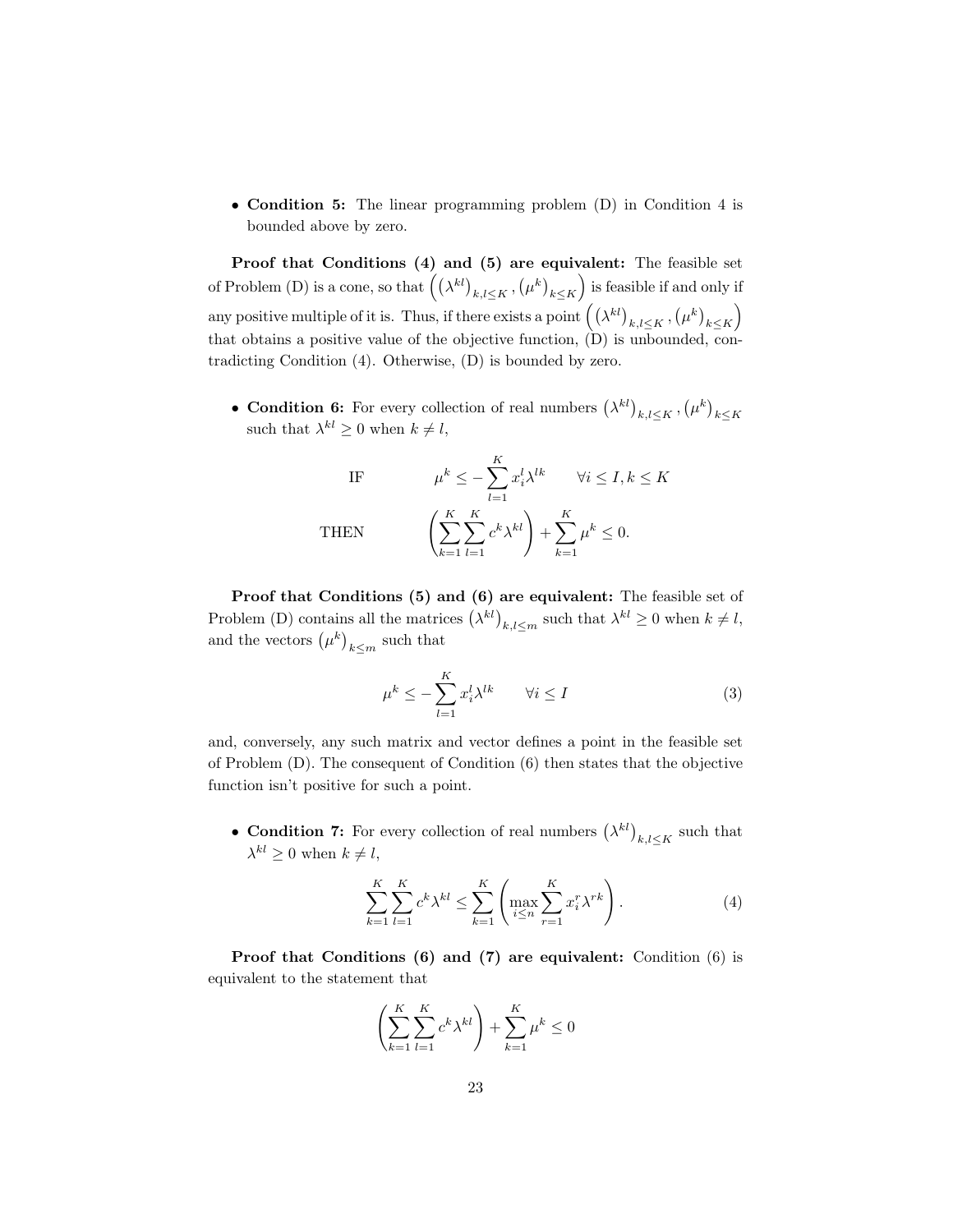holds for the maximal values of  $(\mu^k)_{k \leq K}$  permitted by the antecedent of Condition  $(6)$ , which, by  $(3)$ , are

$$
\min_{i \leq I} \left( -\sum_{l=1}^K x_i^l \lambda^{lk} \right).
$$

It thus suffices to show that (4) is equivalent to

$$
\left(\sum_{k=1}^K \sum_{l=1}^K c^k \lambda^{kl}\right) + \sum_{k=1}^K \min_{i \le n} \left(-\sum_{l=1}^K x_i^l \lambda^{lk}\right) \le 0.
$$

To do this, we note that for all  $(\lambda^{kl})_{k,l\leq K}$  such that  $\lambda^{kl}\geq 0$  when  $k\neq l$ , the following are equivalent:

$$
\left(\sum_{k=1}^{K} \sum_{l=1}^{K} c^k \lambda^{kl}\right) + \sum_{k=1}^{K} \min_{i \leq I} \left(-\sum_{l=1}^{K} x_i^l \lambda^{lk}\right) \leq 0
$$
\n
$$
\sum_{k=1}^{K} \sum_{l=1}^{K} c^k \lambda^{kl} \leq -\sum_{k=1}^{K} \min_{i \leq I} \left(-\sum_{l=1}^{K} x_i^l \lambda^{lk}\right)
$$
\n
$$
\sum_{k=1}^{K} \sum_{l=1}^{K} c^k \lambda^{kl} \leq \sum_{k=1}^{K} \left(\max_{i \leq I} \sum_{l=1}^{K} x_i^l \lambda^{lk}\right).
$$

• Condition 8: For every collection of real numbers  $(\lambda^{kl})_{k,l\leq K}$  such that  $\lambda^{kl} \geq 0$  when  $k \neq l$ , there exists a selection of a state  $i \leq I$  per agent  $k \leq K$ ,  $i = i_k$ , such that

$$
\sum_{k=1}^{K} \sum_{l=1}^{K} c^{k} \lambda^{kl} \le \sum_{k=1}^{K} \sum_{l=1}^{K} x_{i_k}^{l} \lambda^{lk}.
$$

Proof that Conditions (7) and (8) are equivalent: Given the collection  $(\lambda^{kl})_{k,l \leq K}$ , choose, for  $k \leq K$ , a state  $i = i_k$  such that

$$
\sum_{l=1}^{K} x_{i_k}^l \lambda^{lk} = \max_{i \le I} \sum_{l=1}^{K} x_i^l \lambda^{lk}.
$$

Plugging this expression into the last inequality of Condition (7) yields (8), and, conversely, if (8) holds for  $i = i_k$  it obviously holds for the maximum as required in (7).

• Condition 9: For every  $l \leq m$ , and collection of real numbers  $(\lambda^{kl})_{k \leq K}$  such that  $\lambda^{kl} \geq 0$  when  $k \neq l$ , there exists a selection of a state  $i = i_l \leq I$ , such that

$$
\sum_{k=1}^{K} c^k \lambda^{kl} \le \sum_{r=1}^{K} x_{i_l}^r \lambda^{rl}.
$$
 (5)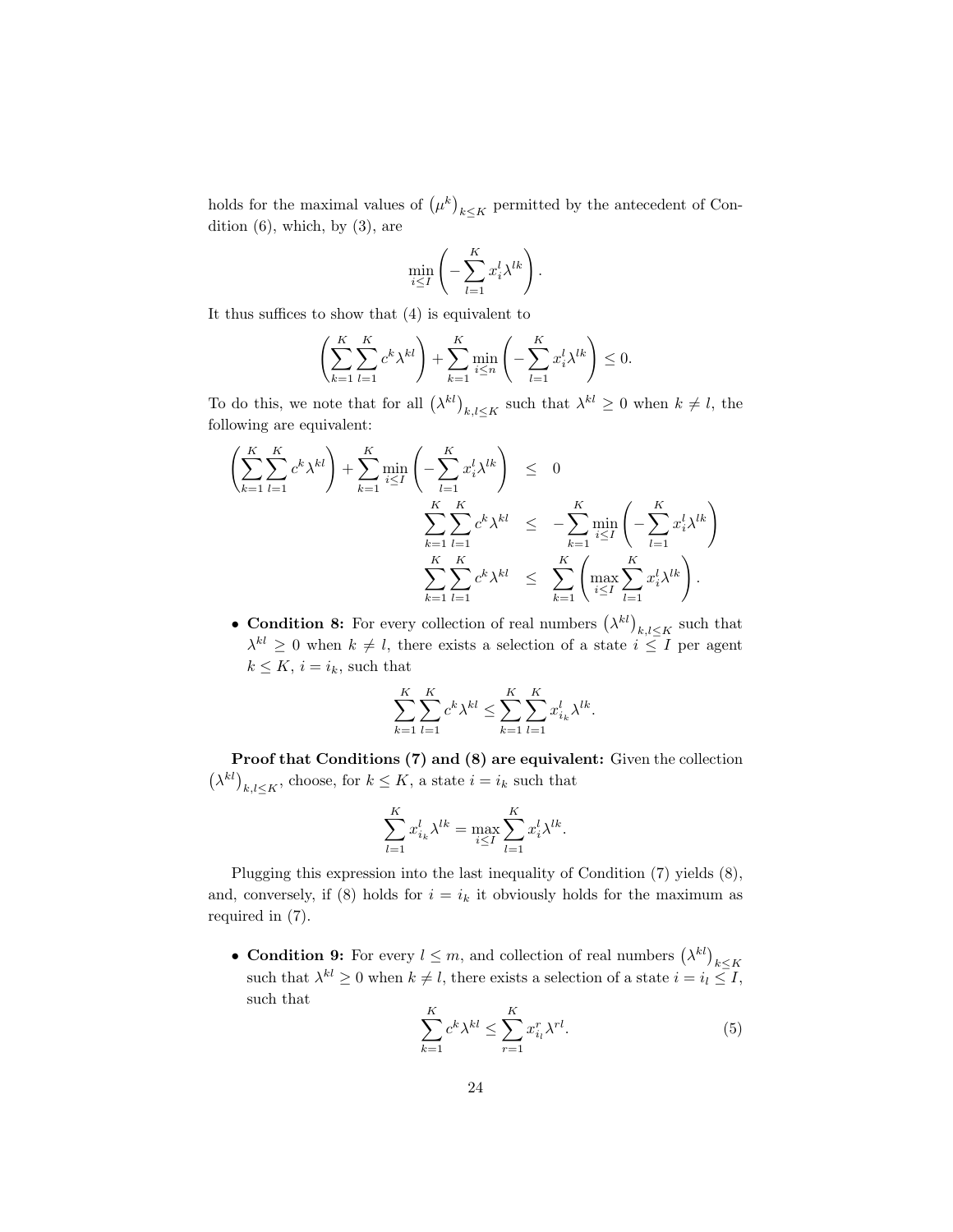Proof that Conditions (8) and (9) are equivalent: If Condition (8) holds, for a given l we can set  $\lambda^{kl'} = 0$  for all  $l' \neq l$  to obtain Condition (9) for that  $l$  (where the index in the right side of  $(5)$  was changed from  $l$  to  $r$  to avoid confusion with the specific  $l$  under discussion).

Conversely, assume that Condition (9) holds. Let there be given real numbers  $(\lambda^{kl})_{k,l\leq K}$  such that  $\lambda^{kl}\geq 0$  when  $k\neq l$ . For each l, consider  $(\lambda^{kl})_{l\leq K}$  and apply Condition (9) to obtain  $i_l \leq I$  such that (5) holds for that l. Condition  $(8)$  follows by summation of these inequalities over l to obtain

$$
\sum_{l=1}^{K} \sum_{k=1}^{K} c^{k} \lambda^{kl} \le \sum_{l=1}^{K} \sum_{r=1}^{K} x_{i_l}^{r} \lambda^{rl}
$$

and then reversing the order of the summation on the left, and on the right replacing the index  $l$  by  $k$  and the index  $r$  by  $l$ .

#### • Condition 10:

(10a) For every collection of non-negative real numbers  $(\lambda^k)_{k \leq K}$ , there exists a state  $i \leq I$  such that

$$
\sum_{k=1}^{K} c^k \lambda^k \le \sum_{k=1}^{K} x_i^k \lambda^k.
$$

(10b) For every  $l \leq K$ , and collection of non-negative real numbers  $(\lambda^k)_{k \leq K, k \neq l}$ , there exists a selection of a state  $i = i_l \leq I$ , such that

$$
\sum_{\substack{k \neq l \\ k \leq K}} \lambda^k \left( c^k - x_{i_l}^k \right) \leq c^l - x_{i_l}^l.
$$

#### Proof that Conditions (9) and (10) are equivalent:

The underlying principle behind the argument is that we can consider Condition (9) for a given l, and separate it into two cases:  $\lambda^{ll} \ge 0$  and  $\lambda^{ll} < 0$ , both allowed by Condition (9). Condition (10a) is equivalent to Condition (9) for every l and every  $(\lambda^{kl})_k$  with  $\lambda^{ll} \geq 0$ , whereas Condition (10b) is equivalent to Condition (9) for every l and every  $(\lambda^{kl})_k$  with  $\lambda^{ll} < 0$ . The following provides this argument in more detail.

Condition (9) implies Condition (10a):

Let there be given non-negative real numbers  $(\lambda^k)_{k \leq K}$  as in the antecedent of Condition (10a). Pick any l and set  $\lambda^{kl} = \lambda^k$  for  $k \leq K$ . Apply Condition (9) to obtain  $i_l$  such that

$$
\sum_{k=1}^{K} c^k \lambda^{kl} \le \sum_{k=1}^{K} x_{i_l}^k \lambda^{kl}
$$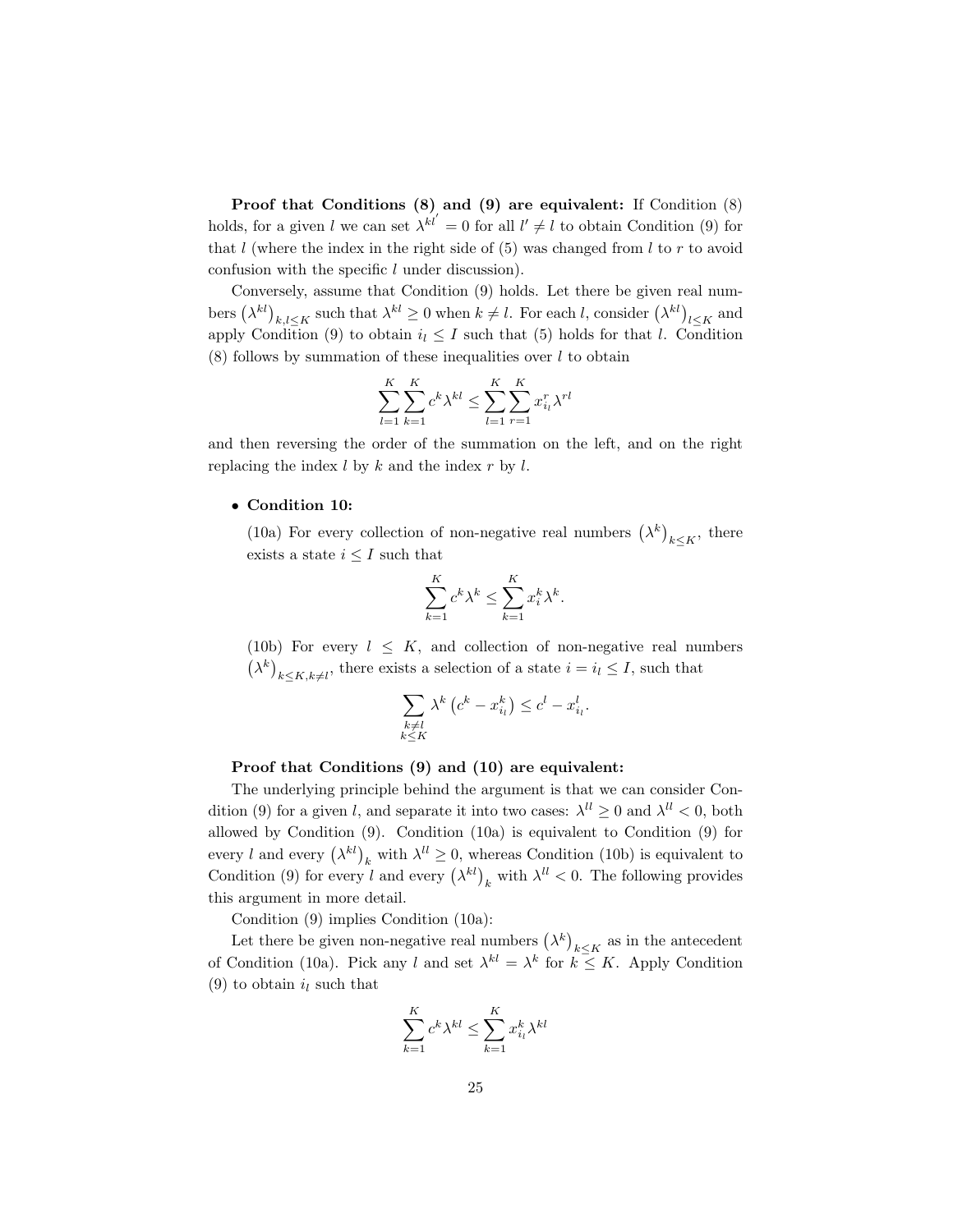and set  $i = i_l$  to obtain the consequent of (10a).

Condition (9) implies Condition (10b):

Let there be given  $l \leq K$  and non-negative real numbers  $(\lambda^k)_{k \leq K, k \neq l}$  as in the antecedent of Condition (10b). For that l, set  $\lambda^{lk} = \lambda^k$  for  $k \leq m, k \neq l$ , and  $\lambda^{ll} = -1$ . Apply Condition (9) to  $(\lambda^{kl})_{k \leq K}$  in order to obtain  $i_l$  such that

$$
\sum_{k=1}^K c^k \lambda^{kl} \le \sum_{k=1}^K x_{i_l}^k \lambda^{kl}.
$$

This inequality can be written as (using  $\lambda^{ll} = -1$  to move to the second expression)

$$
\sum_{k=1}^{K} (c^k - x_{i_l}^k) \lambda^{kl} \leq 0
$$
  

$$
\sum_{k \leq K, k \neq l} (c^k - x_{i_l}^k) \lambda^{kl} \leq c^l - x_{i_l}^l
$$

.

Recalling that  $\lambda^{kl} = \lambda^k$  we get the consequent of (10b).

Conditions (10a),(10b) imply Condition (9):

Let there be given  $l \leq K$  and real numbers  $(\lambda^{kl})_{k \leq K}$  such that  $\lambda^{kl} \geq 0$  when  $k \neq l$ , as in the antecedent of Condition (9). Distinguish between two cases:

 $\lambda^{ll} \geq 0$ . In this case define  $\lambda^{k} = \lambda^{kl}$  (which are all nonnegative) and apply Condition  $(10a)$  to obtain the existence of a state i such that

$$
\sum_{k=1}^{K} c^k \lambda^k \le \sum_{k=1}^{K} x_i^k \lambda^k.
$$

Denoting  $i_l = i$  (and recalling that  $\lambda^k = \lambda^{kl}$ ) we obtain the consequent of Condition (9).

 $\lambda^{ll} < 0$ . In this case define  $\hat{\lambda}^{lk} = \lambda^{kl} / |\lambda^{ll}|$  so that  $\hat{\lambda}^{kl} \geq 0$  for  $k \neq l$  and  $\hat{\lambda}^{ll} = -1$ . Apply Condition (10b) to the state l and the numbers  $(\lambda^k)_{k \leq K, k \neq l}$ defined by  $\lambda^k = \hat{\lambda}^{kl} (\geq 0)$ . Obtain  $i_l$ , such that

$$
\sum_{\substack{k \neq l \\ k \leq K}} \lambda^k \left( c^k - x_{i_l}^k \right) \leq c^l - x_{i_l}^l
$$

which implies the consequent of Condition (9).

### References

[1] James Andreoni and John Miller. Giving according to GARP: An experimental test of the consistency of preferences for altruism. Econometrica, 70(2):737–753, 2002.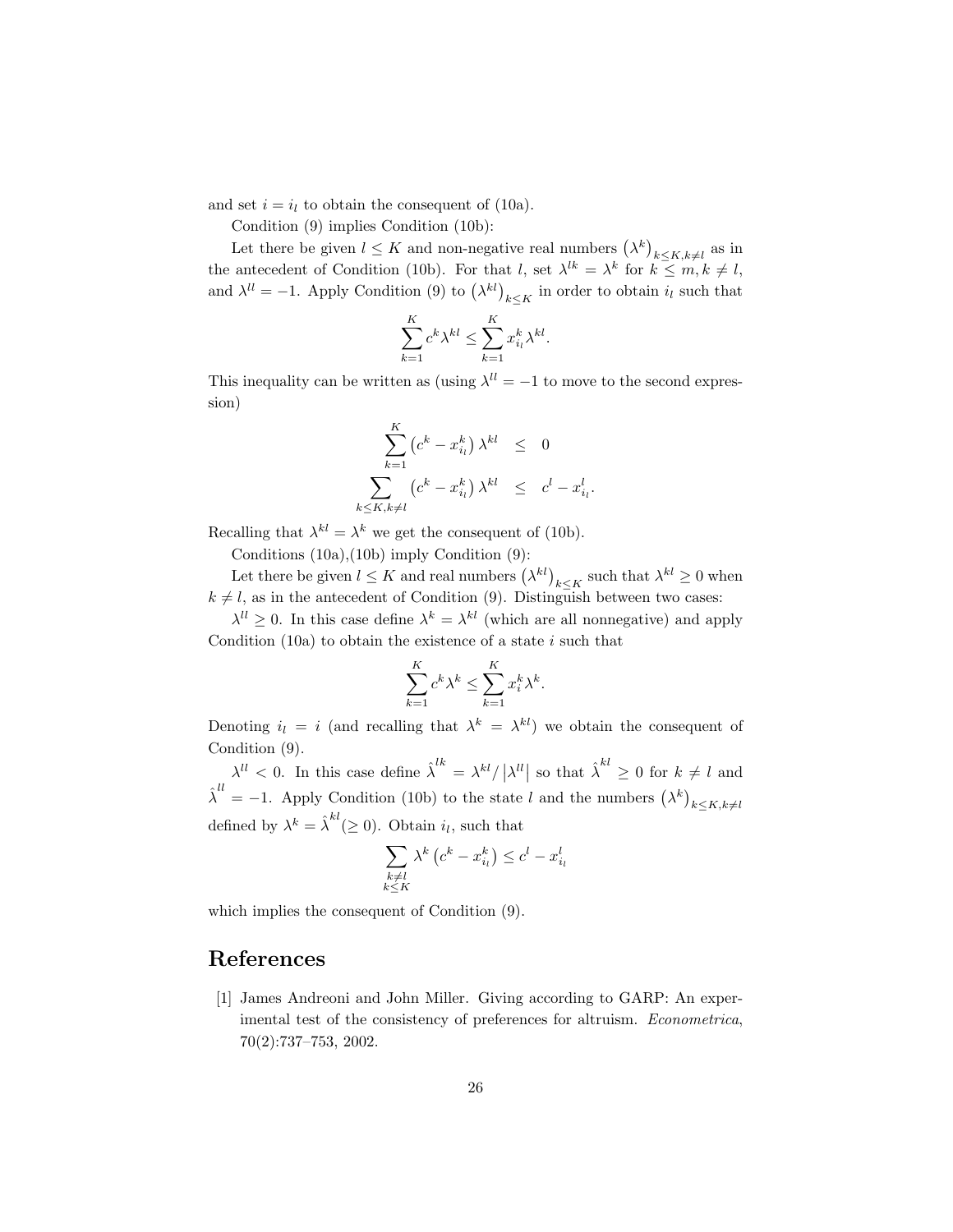- [2] Itai Arieli and Manuel Mueller-Frank. Inferring beliefs from actions. Games and Economic Behavior, 102:455–461, 2017.
- [3] Tilman Börgers. Pure strategy dominance. *Econometrica*,  $61(2):423-430$ , 1993.
- [4] Walter Bossert and Kotaro Suzumura. Revealed preference and choice under uncertainty. SERIEs, 3:247–258, 2012.
- [5] Christopher Chambers and Federico Echenique. Revealed Preference Theory. Cambridge University Press, Cambridge, 2016.
- [6] Christopher Chambers, Federico Echenique, and Kota Saito. Testing theories of financial decision making. Proceedings of the National Academy of Science, 113(15):4003–4008, 2016.
- [7] Christopher Chambers, Ce Liu, and Seung-Keun Martinez. A test for riskaverse expected utility. Journal of Economic Theory, 163:775–785, 2014.
- [8] Federico Echenique and Kota Saito. Savage in the market. Econometrica, 83(4):1467–1495, 2015.
- [9] F. Edgeworth. Mathematical Psychics. Kegan Paul, London, 1881.
- [10] Peter C. Fishburn. Separation theorems and expected utility. Journal of Economic Theory, 11(1):16–34, 1975.
- [11] Itzhak Gilboa. Theory of Decision under Uncertainty. Cambridge University Press, Cambridge, 2009.
- [12] Itzhak Gilboa, Andrew Postlewaite, Larry Samuelson, and David Schmeidler. Economics: Between prediction and criticism. International Economic Review, 59(2):367–390, 2018.
- [13] Itzhak Gilboa, M. Rouziou, and O. Sibony. Decision theory made relevant: Between the software and the shrink. Research in Economics, 72:240–250, 2018.
- [14] Itzhak Gilboa and Larry Samuelson. No-bettingPareto under ambiguity. Technical report, HEC Paris/Tel Aviv Unversity and Yale University, 2020.
- [15] Itzhak Gilboa, Larry Samuelson, and David Schmeidler. No-betting Pareto dominance. Econometrica, 82(4):1405–1442, 2014.
- [16] Hendrik S. Houthakker. Revealed preference and the utility function. *Eco*nomica, 17(66):159–174, 1950.